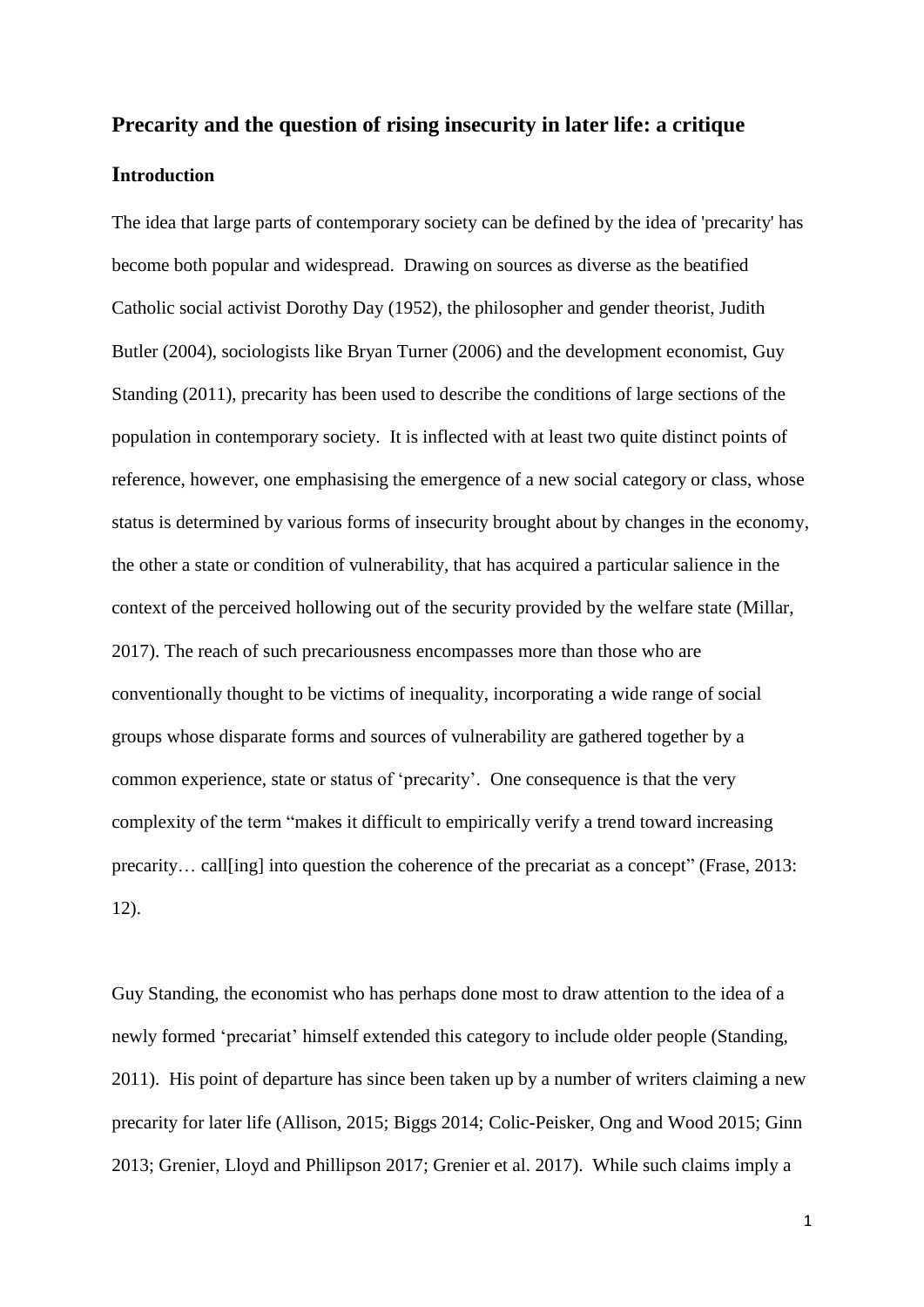growing insecurity within the expanding social space of later life, the data upon which such assumptions are framed are rarely spelled out. As Frase has noted, much hinges on the meaning of terms such as 'rising inequality' 'increasing vulnerability' and a 'new precarity'. Given the serious criticisms surrounding Standing's original model of precarity and the concept of a precariat (Frase, 2013; Wright, 2016), this paper advances a further more focused critique on the extension of the term to describe the social location of later life in contemporary society.

## **What is precarity and who are the precarious?**

The term 'precarity' can be understood to apply to ageing and old age in ways that blend its meanings as a condition, category or experience (Millar, 2017). Within one framework, it can be identified with the insecurity (or vulnerability) arising from the growth of an over 65's population and the consequent rising levels of *age associated morbidity* within society. This argument states, in effect, that as older people are growing ever more aged, the frailer and sicker they are becoming, creating new dilemmas of increased precarity for state and society. Alternatively, it can be construed as an increase in *economic vulnerability,* brought about by rising levels of income or wealth inequality within the older population, or by increases in the proportion of older people experiencing income and/or expenditure poverty and social hardship. Finally it could be understood as referring to the increased *social exclusion* or *marginality* in which people in later life find themselves, whether as potential citizens, consumers or as 'co-constructors' of culture, economy and society.

These different interpretations illustrate how easily the term can serve as a rubber sheet stretchable at will to cover more or less extensive segments of the older population. As a consequence, any attempt to supply evidence in favour of, or in opposition to the working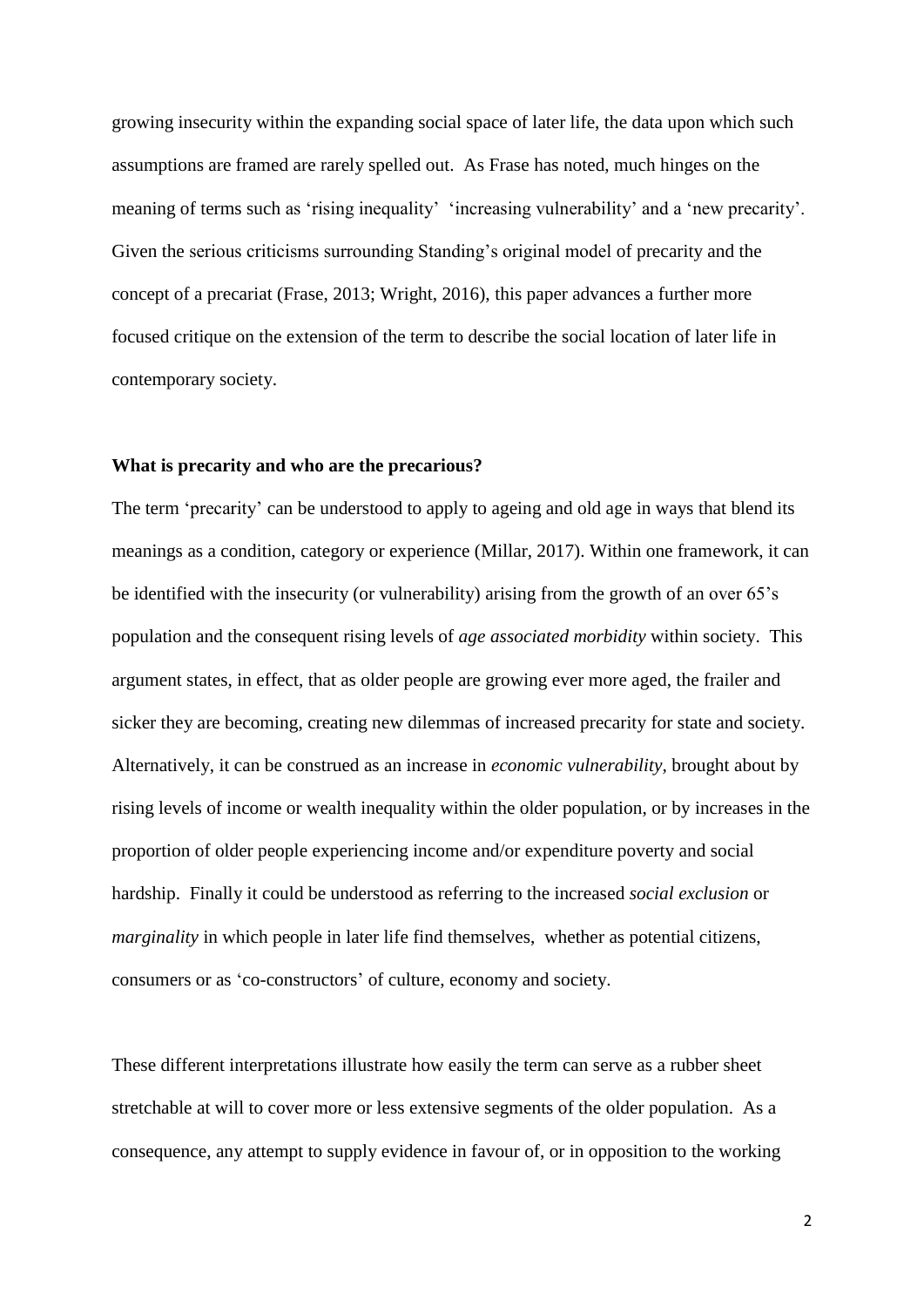assumption of 'increasing precarity' in later life can be countered by arguing that a different version is meant by precarity, with different points of reference and different forms of evidence from that to which the critique is directed. Given this elasticity, the present paper seeks to examine the viability of the term applied to changes (for the worse) in the conditions of later life by reviewing evidence of change in the economic, health and social circumstances of older people in contemporary society. If, of course, the advocates of 'precarious ageing' merely wish to draw attention to the 'universal' vulnerability associated with life, or with later life, or with growing older, then it becomes no more than a matter of interpretation whether one calls this 'frailty' 'precarity' or 'vulnerability'. This does not seem to be the case, however. Those writing about precarity in later life conceive it as being 'a lens to understand *new and sustained forms of insecurity* that affect later life" (Grenier and Phillipson, 2018: S15, italics ours).

In economic terms, 'increasing' precarity among older people might arise because the division between the position of people of working and post-working age is becoming larger, placing the latter group at greater risk of hardship and immiseration, even if social policies are creating greater equality *within* the retired population. Alternatively, despite growing equality between the position of people of working age and people of retirement age, there may be increasing inequality within the retired population in wealth, income and/or spending power, with a growing divide (or polarisation) between marginalised and comfortably off older people. Alternatively, increasing precarity might mean increasing economic vulnerability, with more older people than before hovering on the edges of whatever economic comfort zone that ensures a reasonable material quality of life – i.e. in the numbers living on the margins of poverty.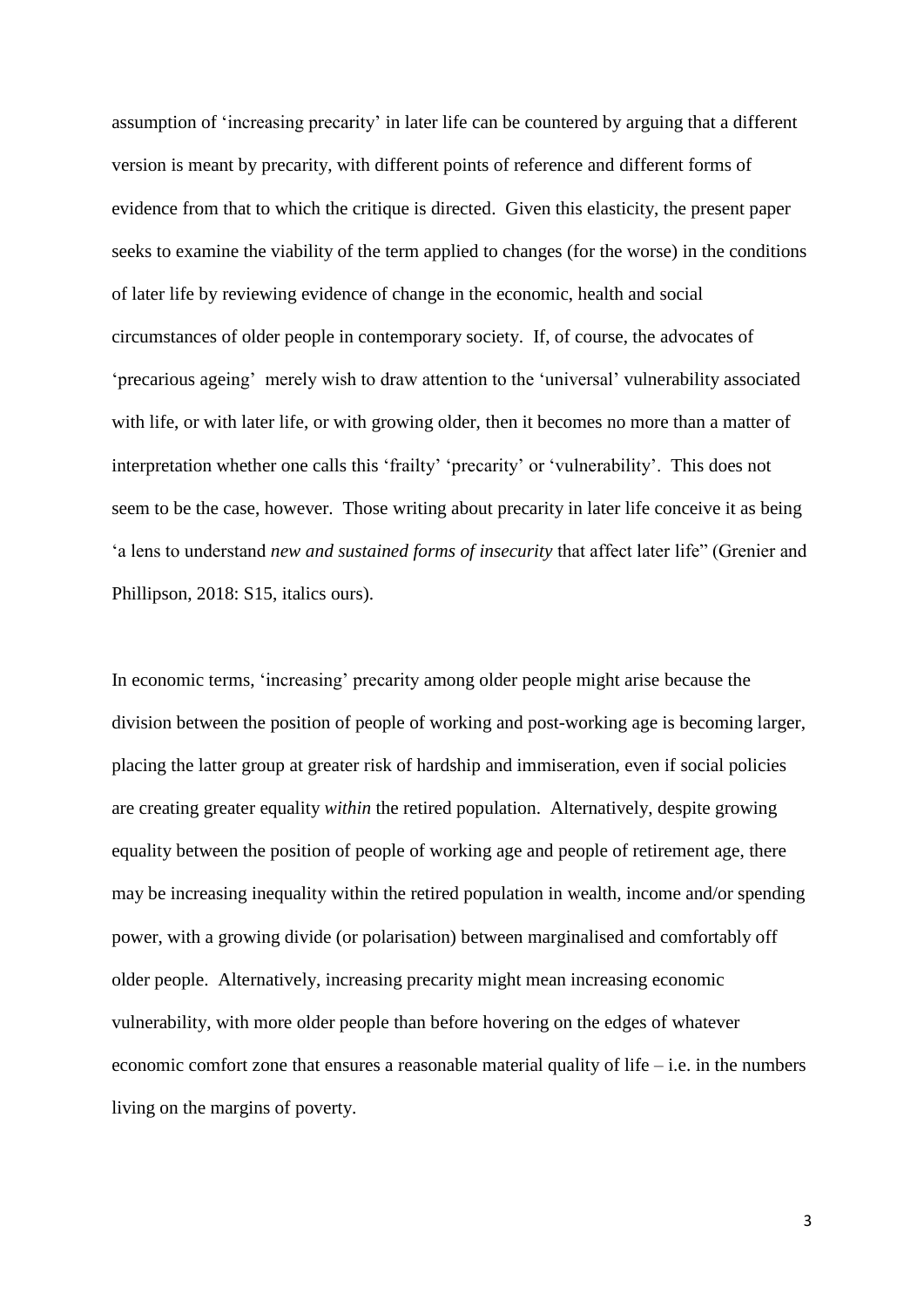This economic framing of precarity as outlined particularly by Guy Standing's writings may not be the one intended. It may instead be that outlined by Judith Butler, whose writings on precarity foreground the ontological precariousness of life itself (Butler, 2004; 2012). Drawing upon the writings of Arendt and Levinas, Butler argues that the very "exposure of the body points to its precariousness" (Butler, 2012: 141). Elsewhere she rephrases this as the body's "vulnerability to injury and destruction" (Butler, op. cit., p.147). Such universal precariousness, she argues, behoves us to respond to others' suffering, a call she perceives as more urgent now as we are increasingly exposed to the injuries of others (migrants, refugees and victims of civil conflict). Framed within this Butlerian discourse, the 'increasing' precarity of later life might mean an increasing vulnerability to harm illness and death, contrasting the relative security or invulnerability of some such as older well off people, older people in the secured societies of the West, or the 'hale and hearty' segment of the older population with more evidently vulnerable, infirm older people among the poor, in less developed economies or among the unfit, unhealthy population. In this sense, precariousness has its point of reference in bodies more than in bank accounts, and the 'increase' in late life precarity 'as it plays out across a greater number of older people's lives' should be evidenced by increases in the relative size of the older vulnerable population.

What kinds of evidence might support or refute this Butler inspired framing of late life 'precarity'? Given Butler's emphasis upon the body and its vulnerability to harm, increasing precarity might be interpreted as more older people suffering or coming to harm than was the case in the past, that rates of frailty, illness and morbidity have risen or that the gap between the fit and the frail, the well and the badly situated has grown wider. Alternatively, adopting Butler's more global view, it could be that the security in later life enjoyed by societies in the Western developed world stands in more vivid contrast with the precarity of later life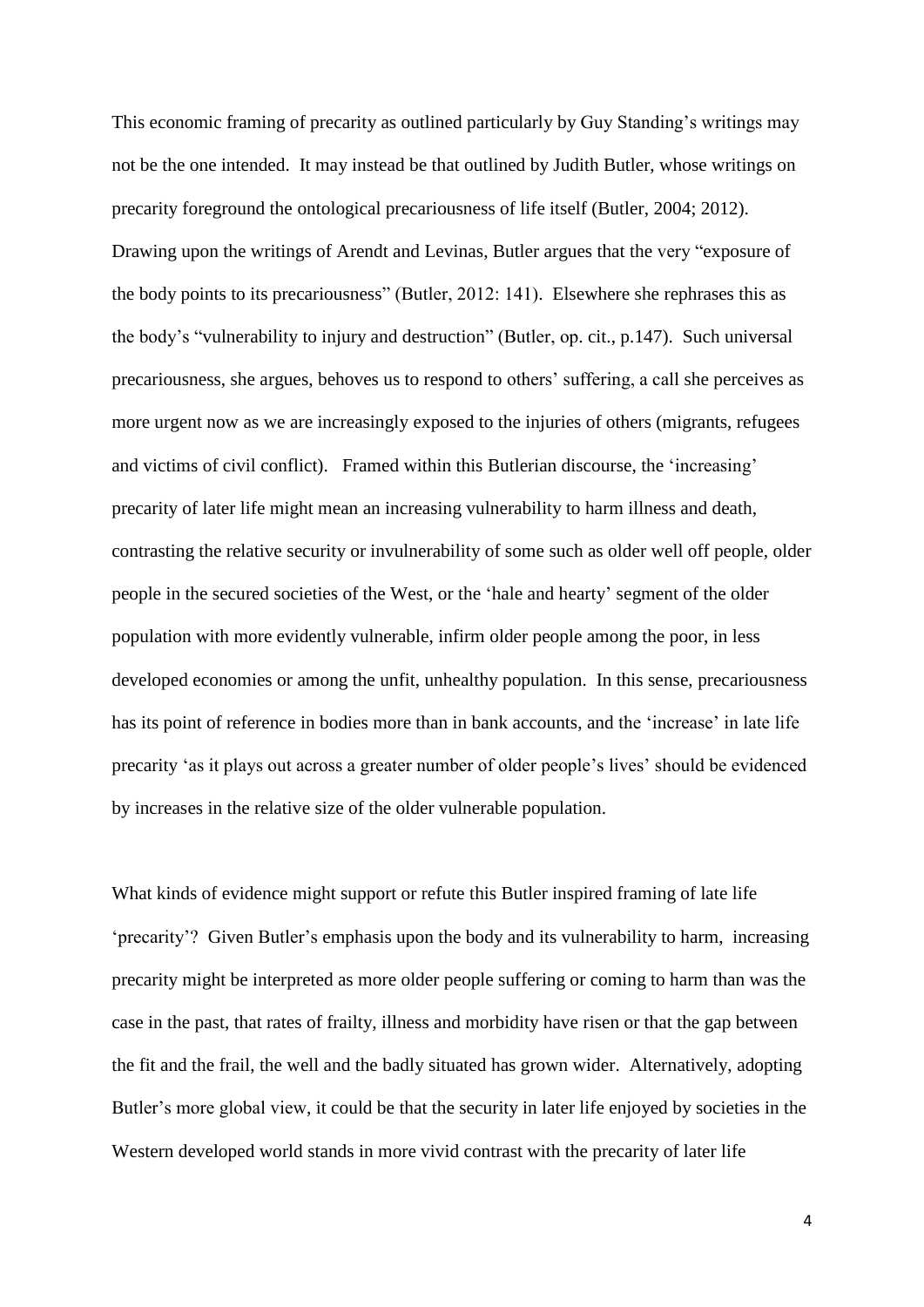elsewhere, where the precarity of precarious lives is more evident – for example, by greater reference to reports of the neglect, infirmity, hurt and suffering among the older population in the world's less developed economies. Evidence for or against these various interpretations might consist of changing rates of dependency and infirmity amongst people aged over 65, such as was first predicted in Gruenberg's article on the 'failures of success' (Gruenberg, 1977), or by enhanced late life mortality arising from falling standards of care and treatment, or by greater disparities (health inequalities) within the older population. While reference might be made to a growing contrast between the 'old' precarity which millions of older people in the developing world face and the comfort of later life now enjoyed in the developed world, such a standpoint does not constitute an argument for any growing precarity within contemporary European and North American societies. Hence this particular version of a Butlerian model of 'growing precarity' will not be pursued further.

Given such a range of interpretive options, we do not intend this paper to serve primarily as a review of studies of changing rates of economic inequality, or rates of frailty, infirmity or vulnerability in later life. Our aim is to put forward a critical perspective on precarity and its application as something 'new' to later life in the developed economies of the contemporary world. In so doing we will focus upon the literature on changes in income, health and infirmity in later life, as evidenced in the societies of North America and Europe, where most of the literature on precarious ageing has emerged. We do not intend this to be an exhaustive sampling, even within this geographical range, since the parameters we have chosen to examine are by no means the only, or perhaps not even the key frameworks by which the question can be examined<sup>i</sup>. We have reported studies based on pragmatic grounds whose indicators of economic or corporeal insecurity or inequality can be framed as at least potential proxies by which assumptions concerning a new or increasing precarity in later life can be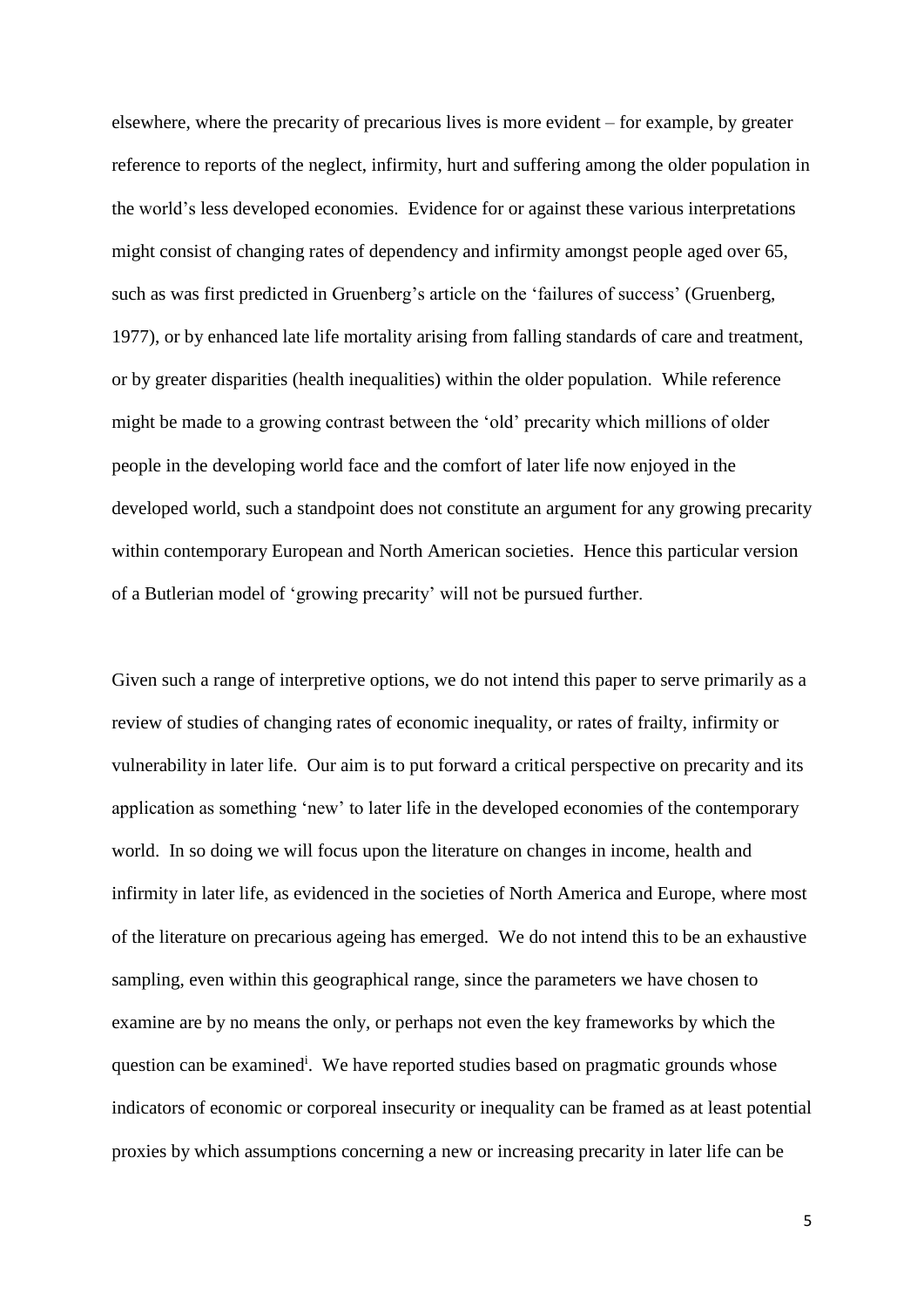examined. Our intention is to suggest possible interpretations of precarity, to explore some of these in more detail, and to bring those interpretations and explorations together into a measured critique of the notion that later life can be described as having become increasingly precarious.

Our standpoint from the outset is that 'precarity' is no more than a re-working (or rewording) of a common, almost universal trope that life is never secure, and that with age comes ever greater insecurity, variability and risk of harm, illness and death. We have no serious quarrel with this kind of perspective. As societies realise ageing and agedness in more of their members' lives, it makes sense that this riskiness conferred by age is more prevalent and consequently more needs to be done to render later life less 'precarious', preventing as far as possible such harms as homelessness, hunger, infirmity, loneliness, pain and suffering. Such intentions deserve not so much new perspectives or new policies as wider dissemination and wider levels of support for those in need. Rather than being advanced by claims that contemporary society and its institutions are 'increasing' the precarity of later life, such concerns risk being obfuscated. In developing our critique, we do not intend to diminish the importance of continuing the 'securitisation' of later life, of reducing rates of impoverishment, injury and suffering and of offering succour to those who need it. We simply wish to point out that such a task is possible only in part, that in part it is already being realised, and that it is in part never fully realisable, given the inevitable unfairness that resides not just in how we imagine age, but in how age's corporeality is organised and the necessarily progressive precarity that ageing often engenders.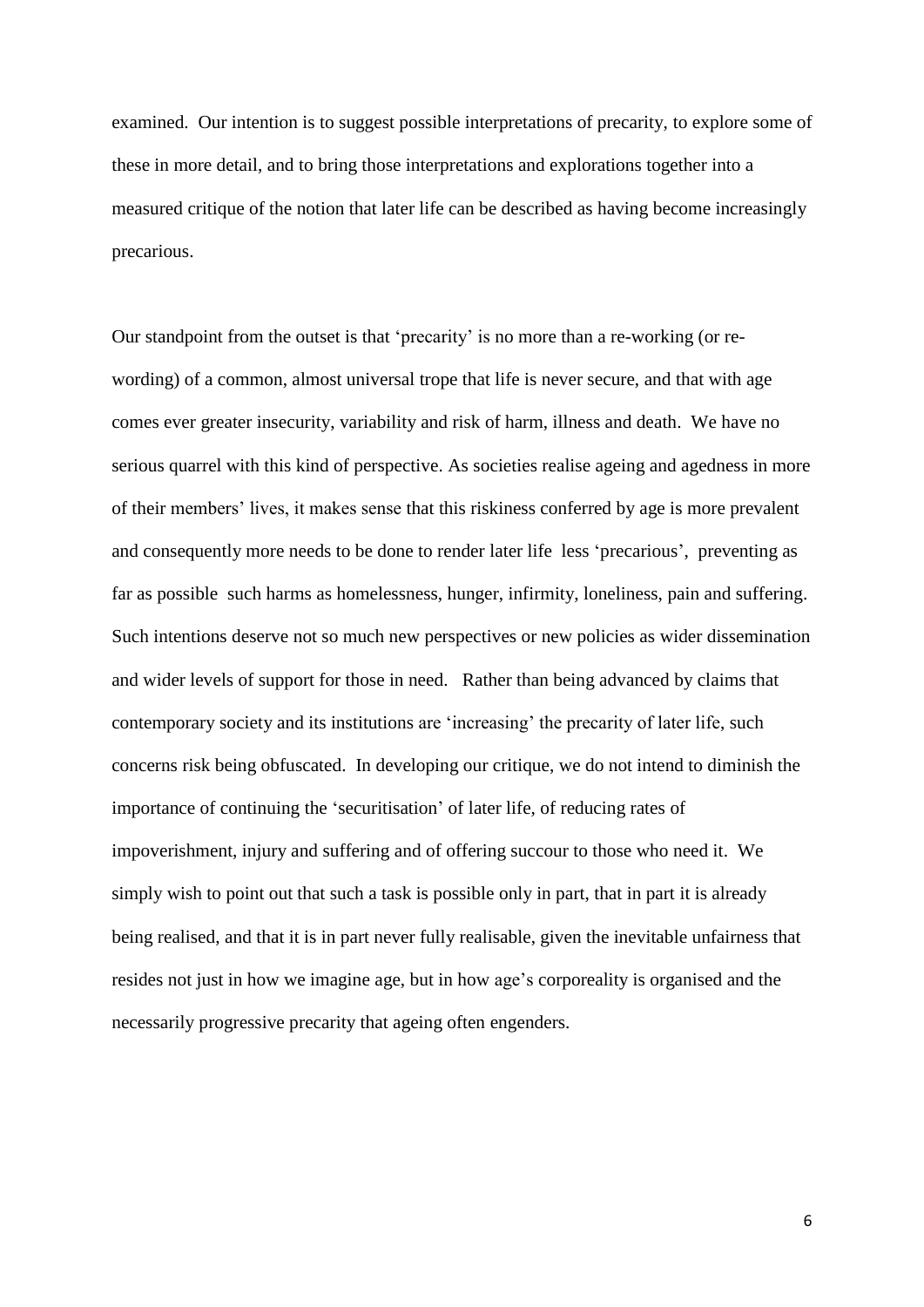#### **Growing precarity: Indexed by socio-economic inequalities**

Although concerns over rising inequality in later life have been raised since at least the 1980s (Crystal 1986), current literature on precarity in later life seems to concentrate upon relatively recent changes occurring in the first decade and a half of the 21<sup>st</sup> century, particularly in the face of the new austerity following the recession of 2008 (Biggs 2016; Ginn 2013; Grenier et al., 2017). In considering the evidence in favour of the socio-economic framing of precarity, we highlight the difficulties there are in providing any satisfactory resolution to the question of whether or not there is increasing 'precarity' in later life during this period. If precarity is interpreted as "shared and/or intersecting forms of inequality, disadvantage and potential suffering" (Grenier et al., 2017: 10), then clearly measures are needed to assess such forms of inequality. While income inequality is but one of a number of measures of economic inequality, and may not necessarily be the best measure of economic 'precarity', time trend information on this measure is more readily available than other indices such as consumer expenditure, housing tenure or wealth. Furthermore, income inequality does quite closely track inequalities based upon consumption (Aguiar and Bils 2015) although it correlates less closely with measures of wealth inequality, which generate overall higher rates of inequality than income (Quadrini and Rıos-Rull 1997).

Evidence from the USA $\mathbf{u}$  suggests that wealth inequality, more than income inequality, has grown steeper over the last decade, although paradoxically this has affected the young more, since it is the young, not the old who evince the greatest inequality in wealth (Kuhn and Rios-Rull, 2016: 69). Restricting the focus to one measure is complicated enough, since income can be measured either as an individual's income or as a proportion of the person's total household income. Most available income data is based on the latter, recognising that larger households benefit from economies of scale. Nevertheless, such measures make assumptions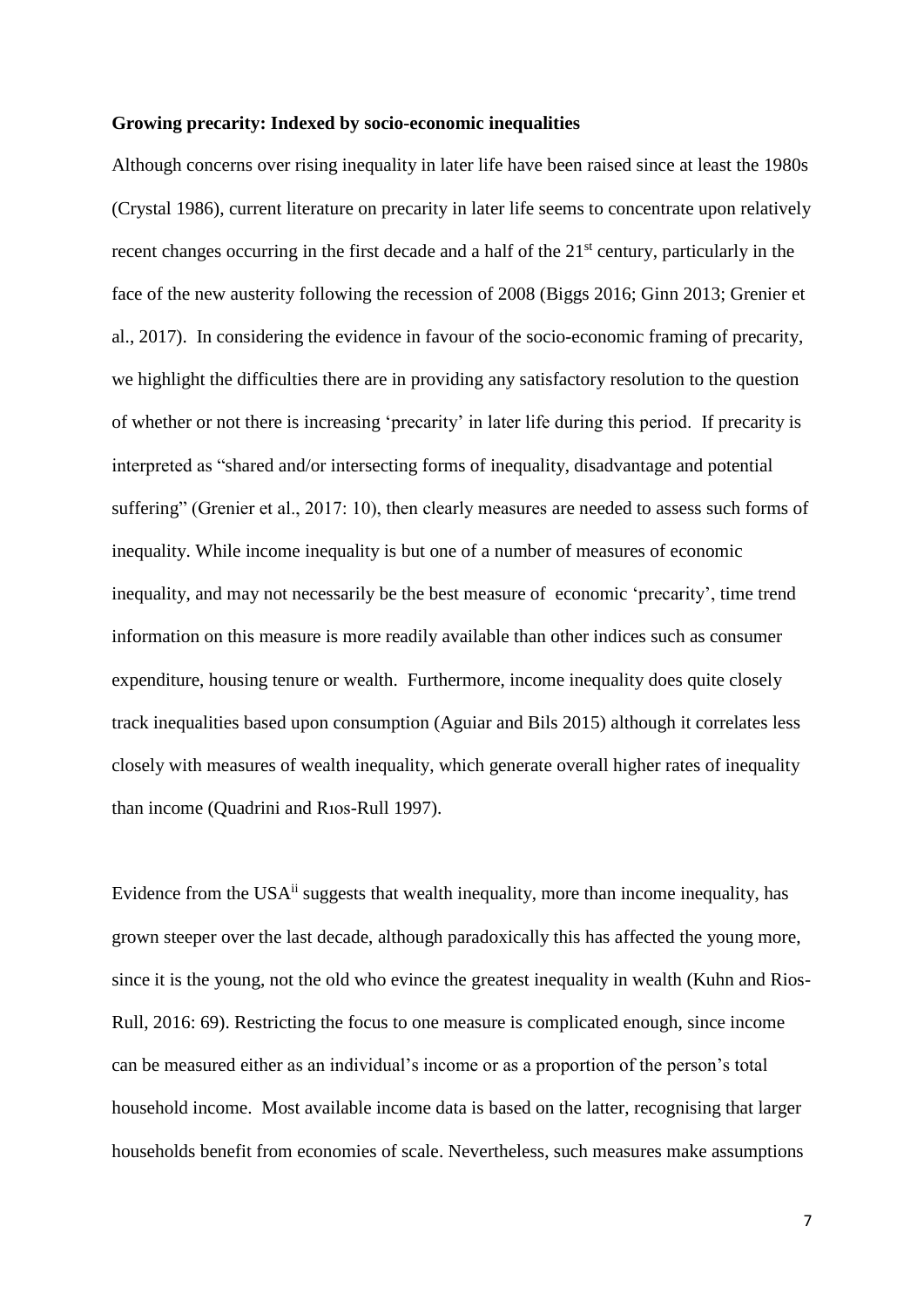about the individual householders 'disposable' income, which may not represent the individual householder's actual experience of access to money or opportunities to spend it, and hence their experienced economic precarity.

Several reviews of this area exist for the USA in the period prior to 2000 (Crystal and Shea 1990: 440). There are fewer international comparisons of late life income inequality from this period but those that have been made suggest that the USA may be something of an 'outlier'. Thus the USA reported relatively greater levels of income inequality in later life compared with working life compared with all other developed countries (Hedström and Ringen 1987:236). These earlier studies offer no clear picture of changing levels of inequality *within* later life and provide at best ambiguous data when comparisons are made between earlier and later life. Whatever the picture for that earlier period, we will concentrate here upon more recent research focusing on changing inequalities as they pertain to the 'postrecession' era when arguably many household incomes were and are still suffering from the immediate and delayed effects of the economic crisis of 2007/8 and to which the recent debates on precarity in later life refer.

In one recent review of age, retirement and income inequality in the USA, Bosworth, Burtless and Zhang commented that:

Money income inequality has increased considerably since the late 1970s. This is true for the U.S. population generally and also within narrower age groups. The growth of inequality has differed in the aged and non-aged populations, however. First, inequality has increased faster among the non-aged than among the aged. Second, at least in the lower half of the income distribution some measures of inequality now tend *to decline with advancing age* (italics added) starting around age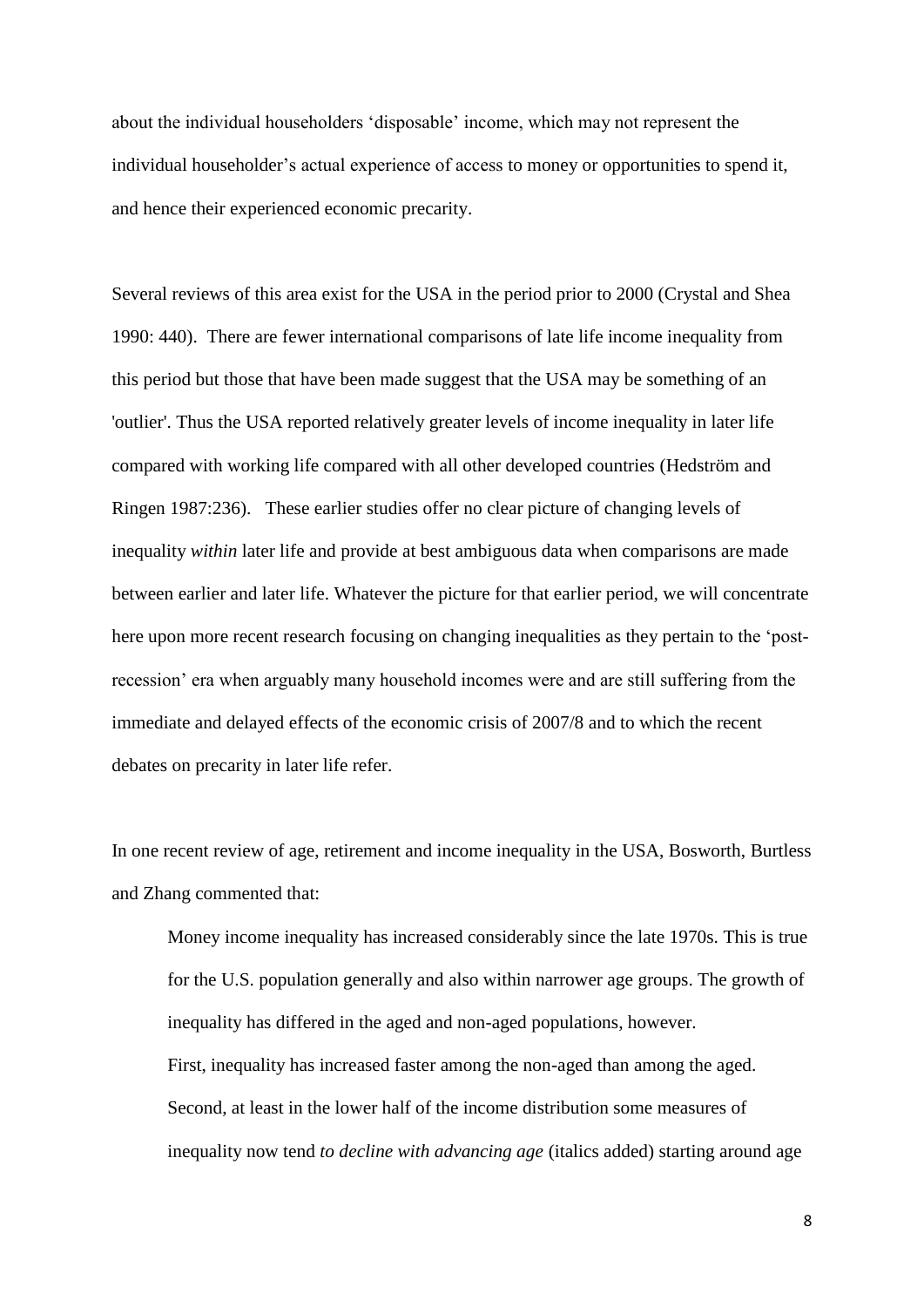62 when workers and their dependent spouses become eligible for early retiredworker benefits. When a birth cohort transitions from ages when labor income provides the bulk of its income to ages when Social Security and pensions provide most family income, families at the bottom of the income distribution see some improvement in their spendable incomes compared with the median family in their age group.

#### Bosworth, Burtless and Zhang

#### (2016:26)

The most widely used single index of expressing economic inequality is the *Gini* coefficient. It measures the extent to which the distribution of income across individuals or households deviates from a perfectly equal distribution, taking values from zero (perfect equality in the distribution) to one (perfect inequality). Calculating and tracking changes in the *Gini* coefficient for the income of 'aged' and 'non-aged' US families from 1979 to 2012, Bosworth and colleagues observed that in 1979 aged households were 'more' unequal (i.e. had higher Gini coefficients) than non-aged households, a position that was reversed by the 2000's when non-aged households had higher *Gini* coefficients (Bosworth, Burtless and Zhang 2016: 33).

There has been a consistent secular trend toward rising inequality over this 35 year period. But this trend was *less evident* for aged than for non-aged households, in large part because more of their income comes from benefits rather than earnings, with benefits being the more redistributive. With increasing numbers of people continuing to work through their sixties, these authors point out, income inequality may be likely to rise especially among those 'young' old people remaining in or re-entering the workforce. Hence it is possible to argue that, in future, the tendency for household income inequality to decline with age may be a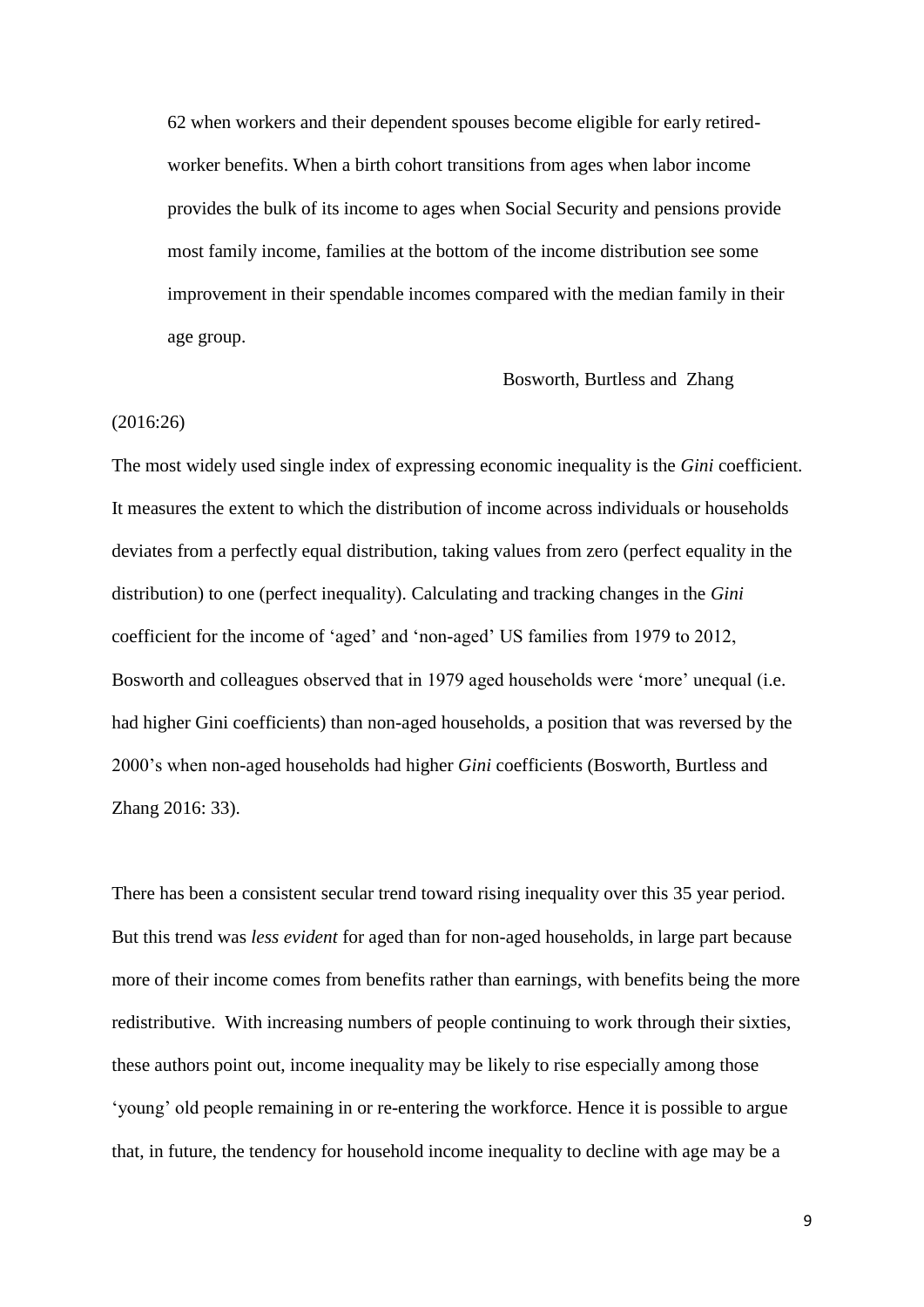phenomenon increasingly confined to older ages (people aged 70 +). Even so, these authors concluded that: "Inequality increased among the nation's elderly over the past three decades, but it increased much more slowly than it did among the nonelderly" (Bosworth, Burtless and Zhang 2016: 58). Similar findings have been reported by Stephen Crystal and his colleagues, of rising household income inequality in the USA at all ages in the period up to 2010, but with relatively greater rises taking place during working life  $(25 - 64 \text{ yrs.})$  than in later life (65 yrs. +) (Crystal, Shea and Reyes 2016: 4).

What of other countries? Drawing on data covering the period before 2007/8, Brown and Pus calculated measures of income inequality across seven countries, including the US (Canada, Germany, Netherlands, Norway, Sweden, United Kingdom, and United States of America). Using data from the Luxembourg Income Study, based around 2000, they found that income inequality among aged households (65 yrs. +) was less than among households headed by people of working age (45-64 yrs.) in nearly all of the seven countries (Brown and Pus 2007). Income inequality generally peaked in the late 50s or early sixties, declining consistently thereafter (Brown and Pus 2007: 312). Ten years later, a New Zealand study confirmed this picture, observing a decline in the variance of total final incomes with age, among both men and women, as of 2010 (Aziz, Gemmell and Laws 2013: 43).

Drawing on data from 27 OECD countries to assess the overall impact of the world-wide recession of 2007/8, the OECD concluded that while gross income inequality rose across the board, after taking account of taxation and benefits, there was relatively little overall change in 'disposable' income inequality from 2007 to 2012 (OECD 2015: 104). During a situation of worsening inequality and increasing impoverishment for many working age households, however, poverty rates *actually fell* among later life households. They commented: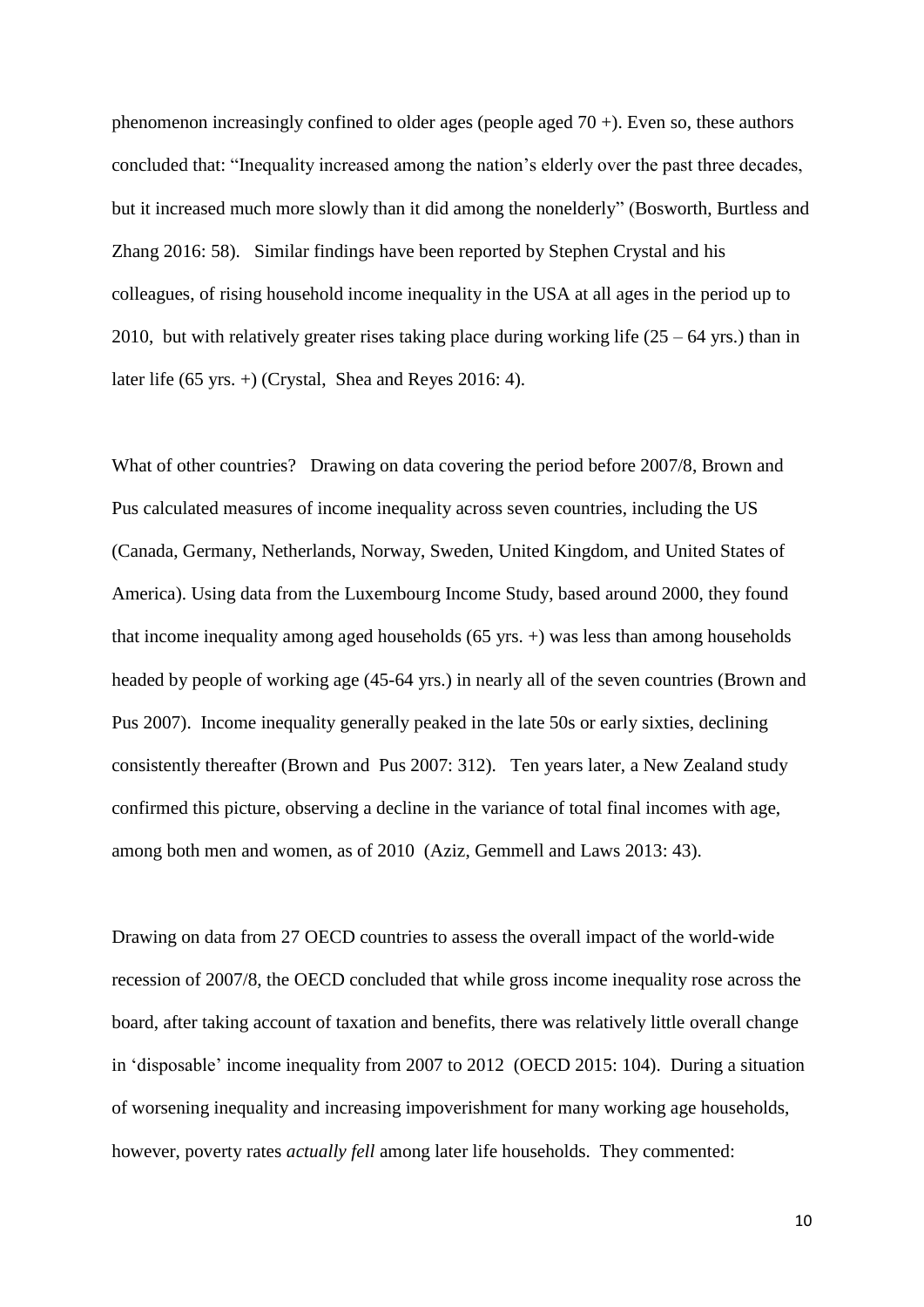For the first time since the OECD started collecting this data, in 2011 the poverty rate of people aged 66 to 75 was lower than the population average (OECD, 2014a). Between 2007 and 2011, the OECD average relative poverty rate fell by 2.6 points among people aged 66 to 75 and by 4 points among people over age 75. The fall in elderly poverty was widespread: poverty among people aged 66 to 75 fell by 1 point or more in 18 countries and among people over age 75 in 21 countries

#### (OECD 2015: 111)

In the absence of cohort sequential or longitudinal data it is impossible to fully understand whether or not there were trends toward *growing* income inequalities among aged households. A few other multi-country studies have tracked changes over time in later life income distribution before and after the recession. Goudswaard et al. reported data from the Eurostat SILC-database on income inequalities across 12 EU countries (Goudswaard et al. 2012). Between 1995 and 2010, they observed "a general trend towards *less* income inequality and *less* poverty among the elderly across countries in the period" (op. cit., p. 5, italics added). "[I]n the majority of the countries" they reported, "the income inequality among older people [was] smaller than the income inequality among people below the age of 65." (op. cit., p. 6). That inequalities in old age were usually lower, these authors argued, arose from the redistributive role of pensions compared with earnings, a point also noted in the US studies. The ameliorating effect of pensions on income inequality seems to be as common among countries with a substantial *private* pension provision as among countries where pension coverage derives largely from the *public sector* (Goudswaard et al. 2012: 8).

These authors recently revised their conclusion. Following more detailed analyses of the public and private pension mix of the EU countries, they found that in those countries where pensions were mostly paid through public sector schemes later life income inequality was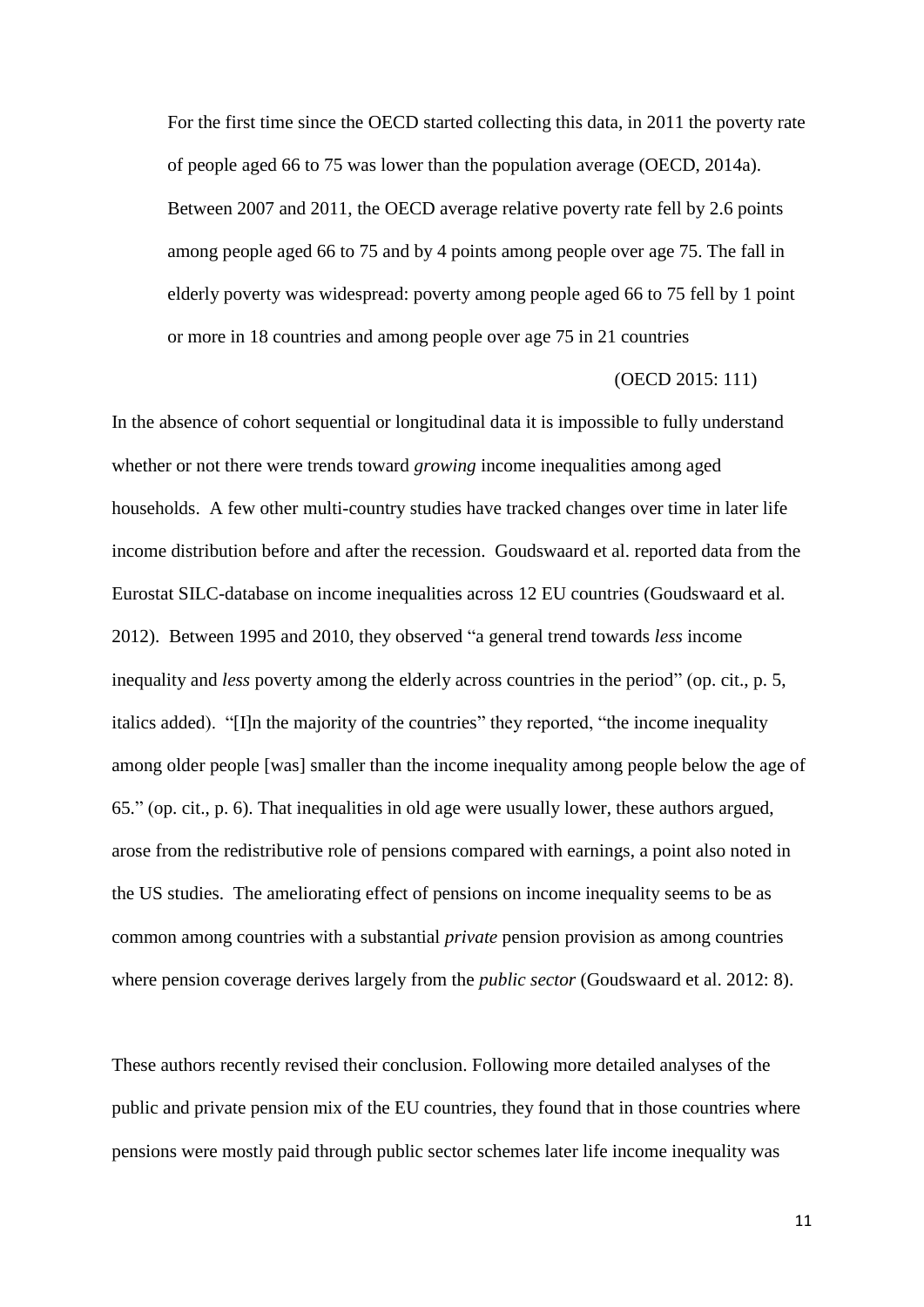somewhat lower than in countries where private pension provision formed a larger share of later life incomes (Been et al. 2016). Thus although they concurred that later life income inequalities had declined in most EU countries during the period from 1995 – 2011, the fact that higher levels of private pension influenced income inequalities suggests that if future pension provision becomes increasingly individualised and privatised, this could lead to greater inequalities and hence placing some retired households subject to increasing economic precarity. Such a possibility remains speculative; trends toward the privatisation of pensions in some countries need to be set against a countervailing greater universalisation of pension provision taking place in others, notably in Latin America (Arza 2017). Overall, it seems that the better off a country becomes, the less age disadvantaging it demonstrates (Ayalon and Rothermund, 2018).

In the United Kingdom of several reports on long run trends in late life income inequality, the most recent is that from the Resolution Foundation, a UK based 'think tank' whose stated aim is "to improve the standard of living of low- and middle-income families" [\(www.resolutionfoundation.org/about-us/mission\)](http://www.resolutionfoundation.org/about-us/mission). The report's authors observed that among 'pensioner households' real median equivalised household disposable income had grown by some 30% between 2000 and 2015, while that of 'working age' households had grown by less than 10% (Corlett, Clarke and Tomlinson 2017: 44). If households whose income falls in the top one percent are excluded, however, there was little overall change in levels of income inequality for the rest of the population – among the 'bottom' 99% - from 2000 to 2015 (op cit., p. 60). In other words, there has been no transfer of poverty to the margins. Other recent reports suggest that, between 1980-2015, retired UK households have shown less income inequality than working age households; and that income inequality among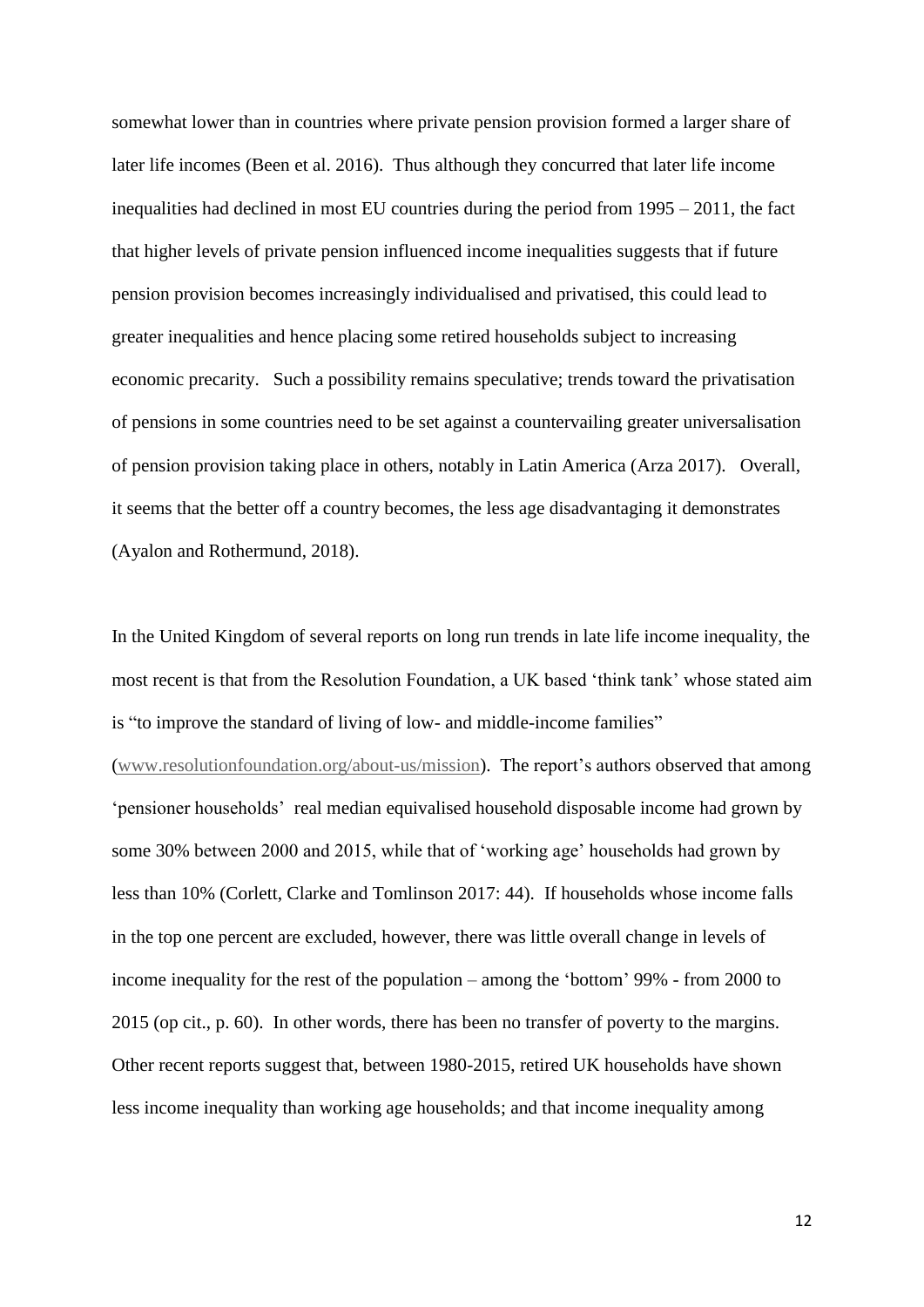retired households peaked in 1991 (with another, smaller peak in 2001) and has since fallen, at least up until 2015 (ONS 2017).

In short, income inequality is generally lower in later life than it is during working life, especially toward the end of working life when inequality is often at its greatest. There is fairly consistent evidence that though overall income inequality has increased, in most developed countries, over the last decade, it has either decreased in later life or where it has increased, it has done so at a lower rate than rises in income inequality for people of working age. The suggestion that with age, inequalities increase, at least as far as disposable household income is concerned, is not supported (unless one excludes households of retirement age). This does not mean that there are no inequalities in later life: clearly there are. But these are generally related to work histories prior to retirement, reflecting structural sources of inequality that cannot be attributed to age, such as gender, class and ethnicity. Age currently plays relatively little part in *amplifying* income inequality; if anything, it tends to reduce inequalities. Data collected from the last two decades show no evidence that this situation has changed. That said, from the kind of observations noted by Been et al. (2016) the trend toward private and occupational pension coverage, the shift toward defined contribution pension schemes and the more fluid boundary between working and nonworking life, we may see a future rise in inequality in later life, particularly among the more recent cohorts of retirees. Such trends however remain matters for speculation: they are not new and they are not now.

## **Increasing vulnerability: As indexed by health inequalities**

Interpreting data on health inequalities is even more problematic. The emphasis on late life health inequalities most often relates to pre-existing social inequalities in health, with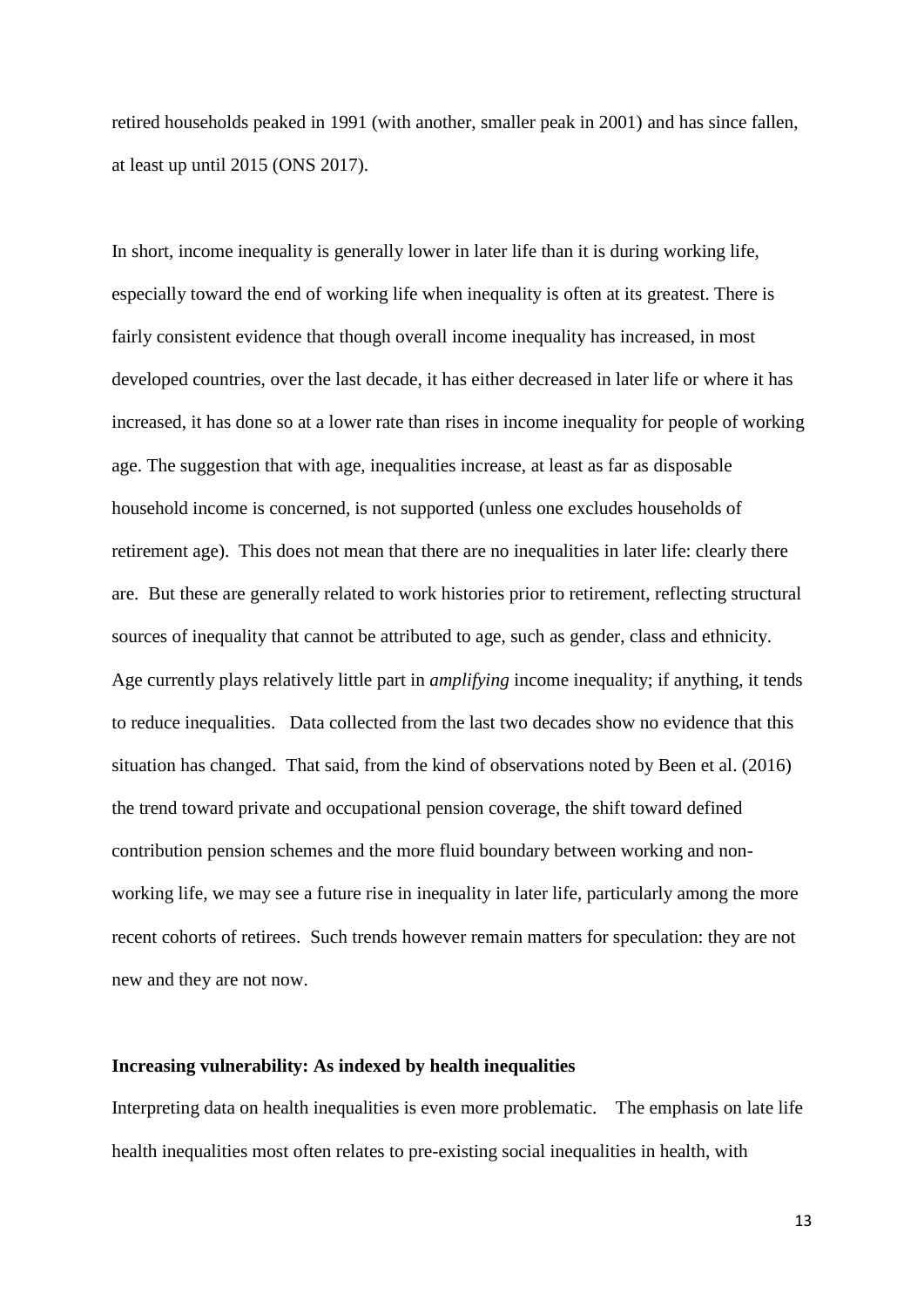divisions in occupational class, income, education, ethnicity, etc. being linked to differential rates of morbidity and mortality (Grundy and Sloggett 2003). Inequality is seen to result in differential health outcomes, with the rich having better health and lower mortality than the poor and economically more unequal societies creating greater health disparities within their population<sup>iii</sup>. Framed in this manner, health inequality is less about variability in health and life expectancy *per se* than about the assumed source[s] of that inequality – namely that it arises from the sphere of socio-economic relations. Observed health inequalities are deemed the 'dependent variables' whose variance is attributable to 'underlying' inequalities in other areas, typically those associated with earnings and wealth and their unequal distribution within the population.

The focus tends to be upon 'explaining' the relationship between what may be considered upstream factors [i.e. socio-economic inequalities earlier in working life] and downstream consequences [i.e. morbidity and mortality rates in later life]. Such studies however risk confounding what are two separable concepts, health inequality and health inequity. The former refers to any measure of health that differs across individuals or groups and is a "generic term used to designate differences, variations, and disparities in the health achievements of individuals and groups" (Kawachi, Subramanian and Almeida-Filho 2002: 647). Health inequity refers to those disparities or "inequalities in health that are deemed to be unfair or stemming from some form of injustice" (Kawachi, Subramanian and Almeida-Filho 2002: 647). In so far as "most of the health inequalities across social groups (such as class and race) are unjust because they reflect an unfair distribution of the underlying social determinants of health", observed health inequalities are in actuality not inequalities but inequities (Kawachi, Subramanian and Almeida-Filho 2002: 648). Others related distinctions have been made, albeit less often, for example between 'total health inequality' and 'social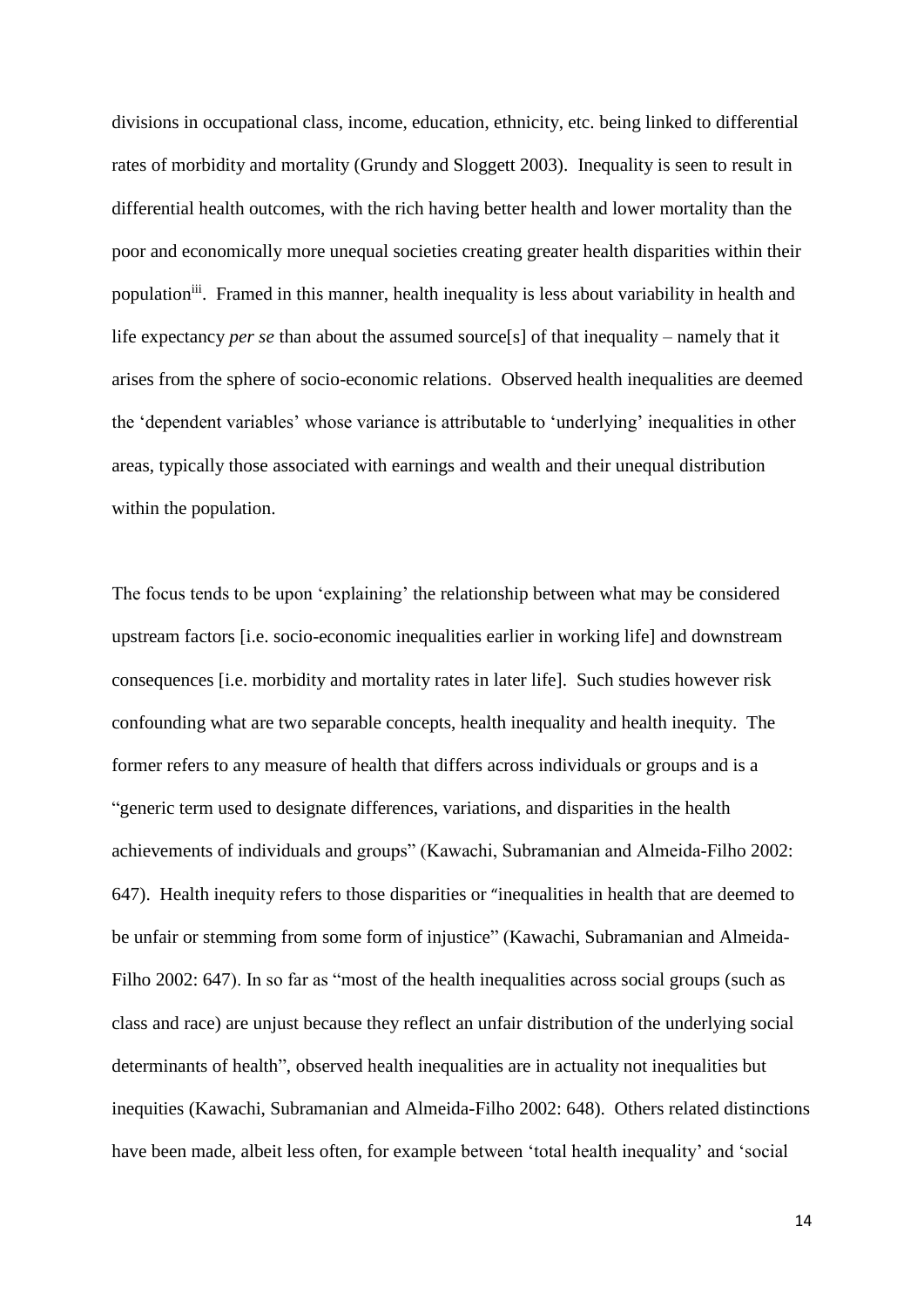health inequality'. The former refers to the distribution of health across all individuals while the latter "involves measuring health differences …from certain *a priori* chosen social groups" (Harper and Lynch 2006: 136).

Much less research has been conducted that views health inequality as itself a potential index of social division, on a par with, but not necessarily dependent on other, pre-existing social inequalities (Gilleard and Higgs 2017). While some researchers see an identity between health inequalities and health inequities (cf. Thorslund and Lundberg 1994: 52), others argue that while inequalities are observable and measurable, what constitutes inequity and how unjust or unfair any given observed inequality is can never be determined by purely observational science (Kawachi, Subramanian and Almeida-Filho 2002: 648). Thus, while it is important to document differences in both health and life expectancy that appear to be associated with such variables as education, ethnicity, gender, income and household wealth, such studies will tell us little about age-related secular trends in total health inequality (and hence a growing risk of precarious old age).

If socio-economic inequalities affect health inequalities, then increasing, decreasing or stable socio-economic inequalities should clearly have effects on health. What exactly those effects are, how stable they are and whether or not they are constant across the life course is not so easily observed. In the absence of firm, consistent evidence of any relative or absolute widening of such economic inequalities in later life, as suggested in the previous section, little change in age related health inequities should be expected. However, it is certainly possible that the impact of already rising levels of income inequality among the working age population may in future lead to growing inequities in later life, in future. Such a possibility remains again speculative.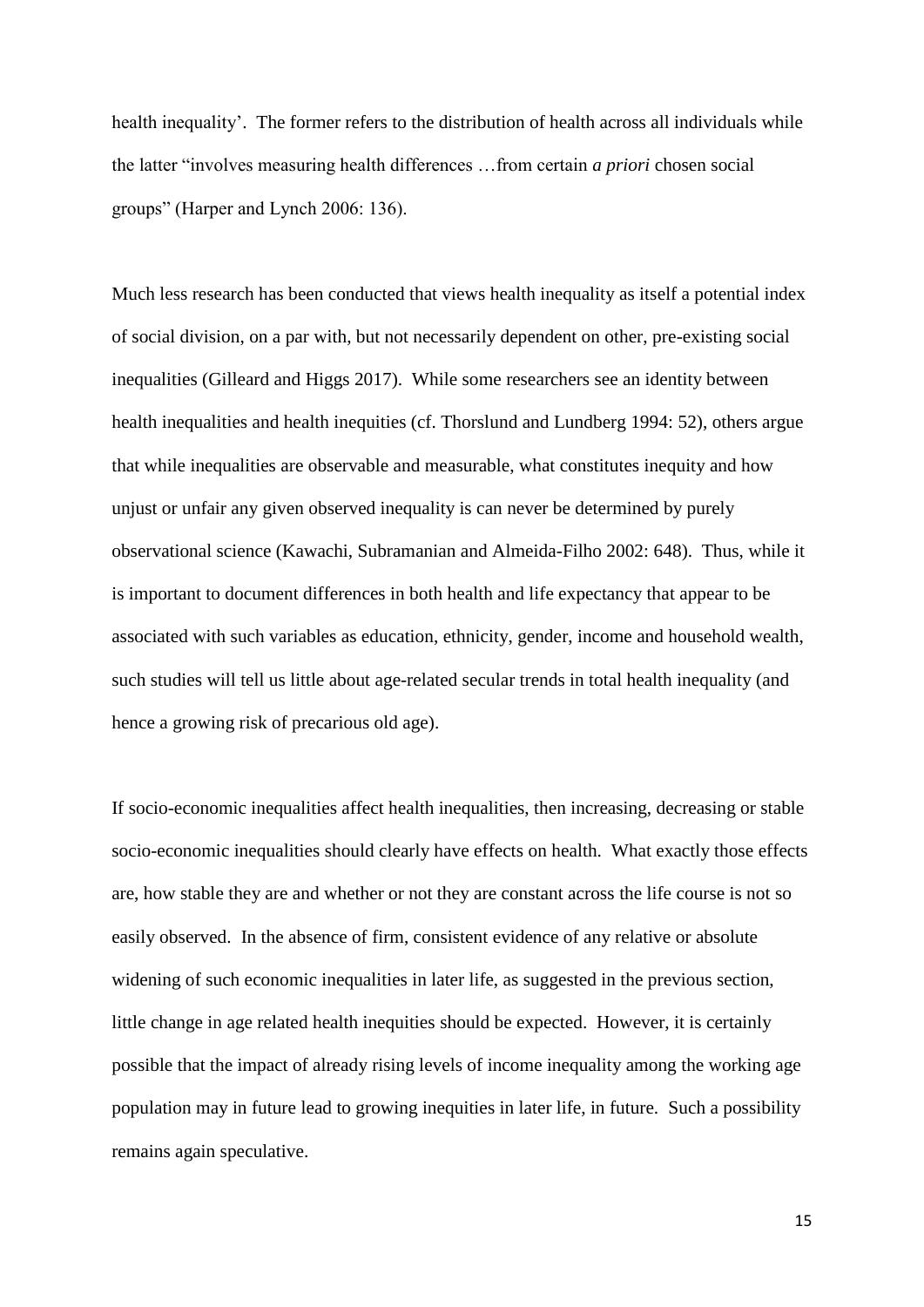Even within existing studies of social group inequalities in health, the focus has been almost entirely upon 'relative' rather than 'absolute' inequalities. This focus biases any "conclusions about whether inequalities are increasing or decreasing over time" (King, Harper and Young 2012: 4). Even simple, cross-sectional studies of relative health inequality (inequity) in later life based on socio-economic differences are themselves in short supply and those that have been conducted remain subject to interpretive controversy, including the possibility of significant 'reverse causality' whereby midlife poor health reduces incomes in later life (Banks and Smith 2012; Herd 2006; Huisman et al. 2014; McMunn, Nazroo and Breeze 2009; Nordin and Gerdtham 2013).

This latter problem may be compounded over time, and hence with ageing. Each 'impoverishing' adverse health change may amplify or increase the co-variance between income and health. Evidence of health inequities increasing with time and age may thus be a function of the power of age related ill health to lower a person's income status – leading to what Islam and his colleagues have called the 'overestimation' of the income-health relationship in post-working life (Islam et al. 2010). Such overestimation of inequity, they argue, is paralleled by its 'under-estimation' earlier in life, due to the 'student' effect whereby income-poor students remain as healthy (or healthier) than their working peers (Islam et al. 2010: 336). In their detailed decompositional analysis of Swedish income and health data, these researchers found that after taking account of the effects of such health related 'impoverishment' in later life, the apparent age related 'increase' in health inequity that they observed disappeared. They concluded that "when one controls for age-related income mobility over the life cycle there is little evidence that income-related health inequality increases as the population ages" (Islam et al. 2010: 347).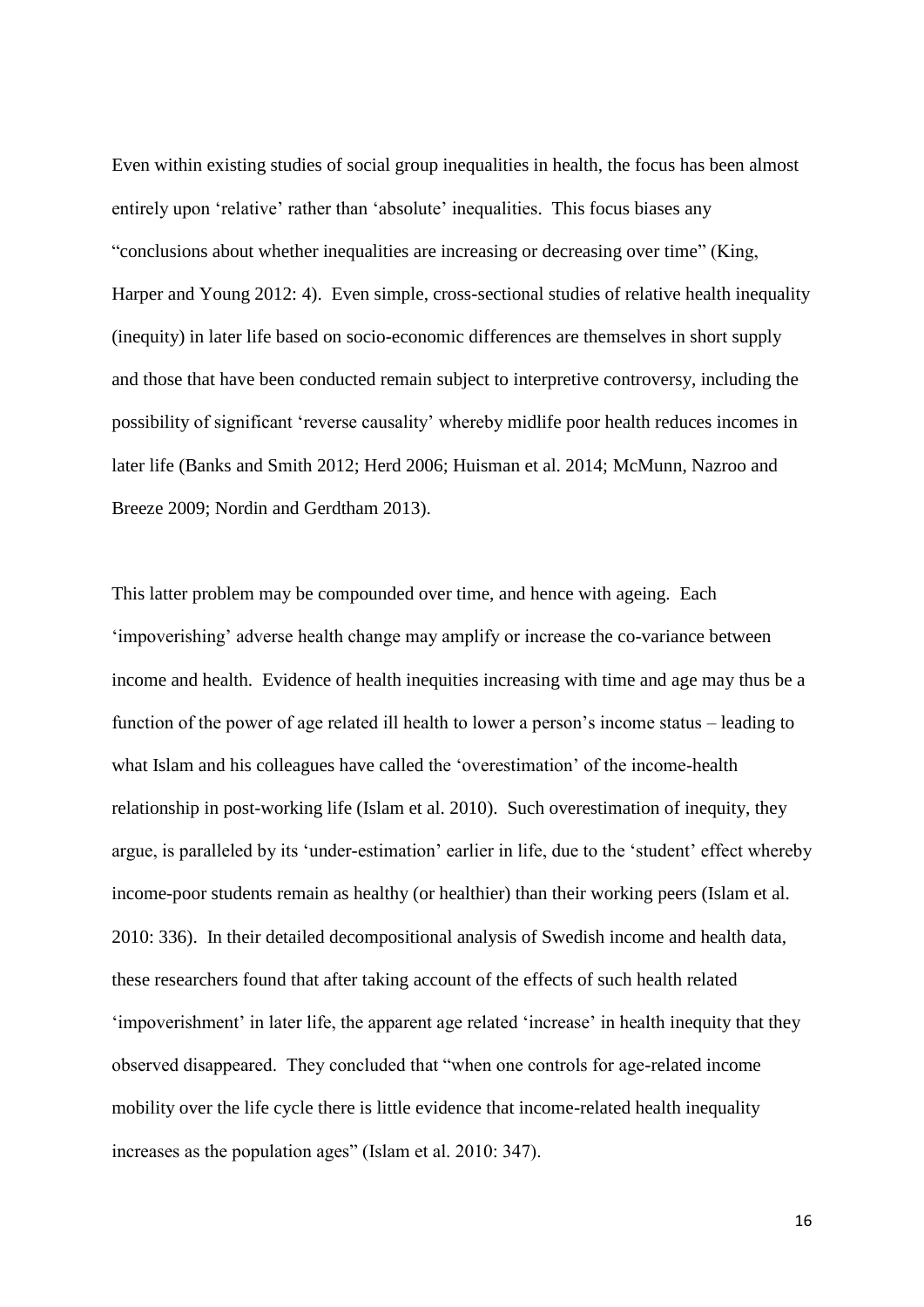Implicit in these kind of studies is an absolute decline in health with age (lower mean health) and a concomitantly increased dispersal of health (greater variability in health status). Were that so, such secular trends in total inequalities in health would in themselves be of significance, for individuals, for society and for future generations. Since the 1990s, attempts have been made to create indices capturing 'purely descriptive' measures of total health inequality (Deaton and Paxman 1997; Gakidou, Murray and Frenk 2000a; Harper and Lynch 2006). Such measures have not seen extensive use and hence, as Gakidou and colleagues have pointed out, "in the literature on measuring health inequality, there has been little substantive discussion on summary measures of distribution of health" (Gakidou, Murray and Frenk 2000a: 47). There remains in consequence "little empirical evidence on the measurement of [total] health inequality based on these kinds of measures" (Rigidor 2004: 859). The topic remains under-developed and under-theorised, leaving the literature dominated by measures of social group inequalities or socio-economic inequities in health, to the neglect of studies of the overall distribution of health among individuals (Harper and Lynch 2006: 136). There is even less evidence addressing differences in total health inequality by age or life stages (but see Deaton and Paxman 1997 for an early exception) and attempts to assess temporal change in the distributional properties of health and disability at the different stages in the life course, or in later life alone, are almost entirely absent. Given widespread attempts to test Fries' proposition that a 'compression of morbidity' is taking place in later life (Fries 1980; 1983) this dearth of research is somewhat surprising.

Studies of secular changes in the compression of morbidity have produced inconclusive results. One general conclusion has been that "[d]isability related or impairment-related measures of morbidity tend to support the theory of compression of morbidity, whereas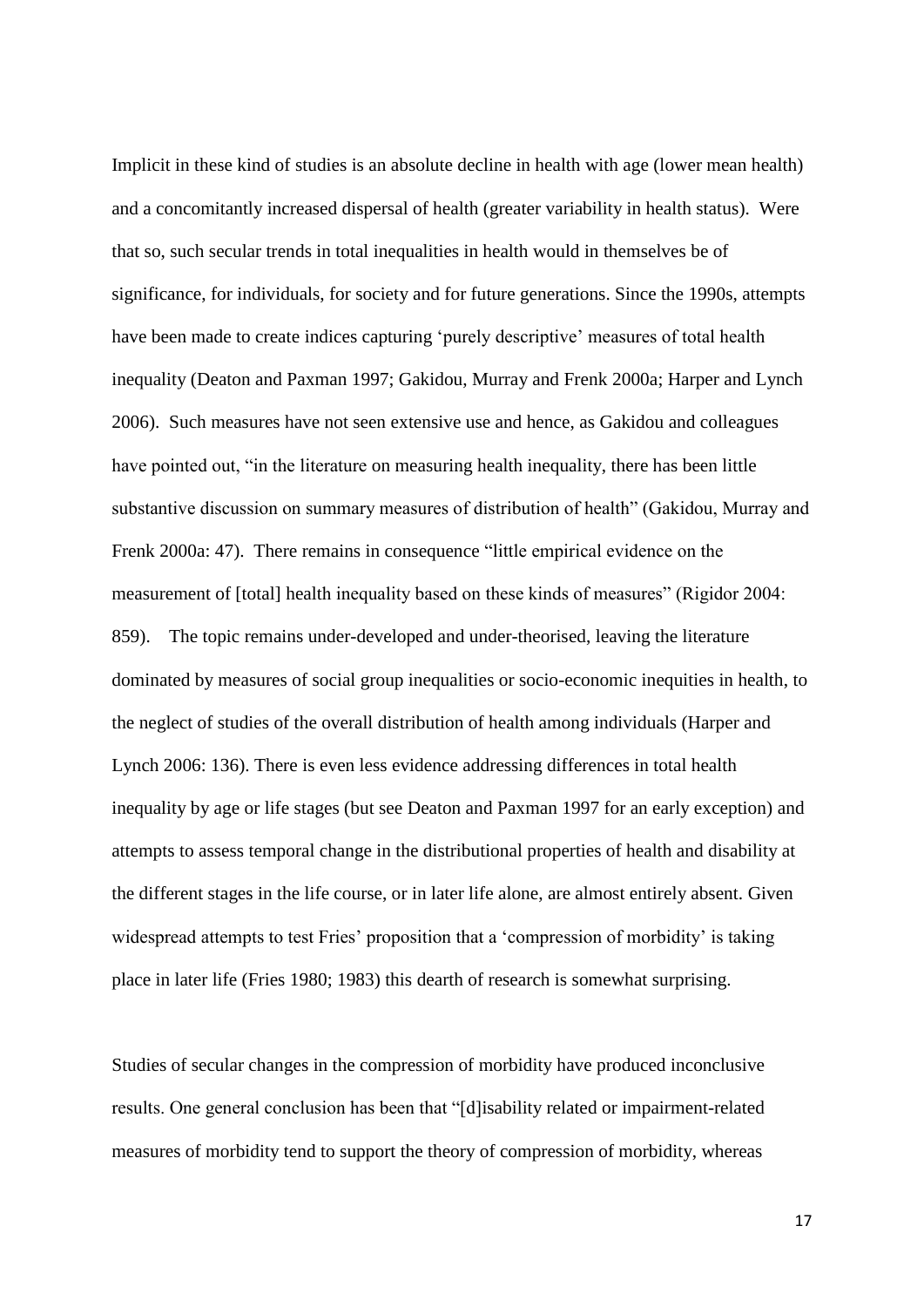[measures of] chronic disease morbidity tends to support the expansion of morbidity hypothesis" (Chatterji et al., 2015: 570; see also, Parker 2007). In one of the longest periods of observation that has examined changes in the length of disability free and disabled life conducted between 1970 and 2010, Crimmins, Zhang and Saito observed that while disability-free life expectancy grew steadily amongst the US population, so too did the length of time people spent living with disability (Crimmins, Zhang and Saito 2016). It was only in later life (after age 65 years) that the balance swung *in favour of* older people, who seemed to gain relatively more disability-free years than they acquired extra years spent living with disability (Crimmins, Zhang and Saito 2016: 1290).

While this might suggest that older Americans have experienced a compression of morbidity, (and hence less precarity) because this and other similar studies from a variety of other countries rely upon average levels of health or impairment or mean number of years of healthy or unhealthy life, they yield no information about secular changes in the distribution of health and impairment within the older population (e.g. Angleman et al. 2015; Jagger et al. 2016; Pérès et al. 2013; Zeng et al. 2017; Zunzunegui et al. 2007). It is this point – the putative increase in later life health inequalities – that is perhaps most at issue in the argument about the emergence of growing precarity in later life. Studies focusing upon increases in life expectancy or healthy life expectancy in later life or even changes in the distribution of ages at death can provide no evidence for or against such propositions, no more than studies of falling rates of late life poverty provide evidence of increasing economic equalityiv. Nor for that matter can studies pointing toward increasing *inequities* in health. Even evidence that the better off segments of the older population show a compression of morbidity or increased survivorship in later life while others an expansion or little overall change in morbidity and mortality cannot in and of itself demonstrate growing *total health*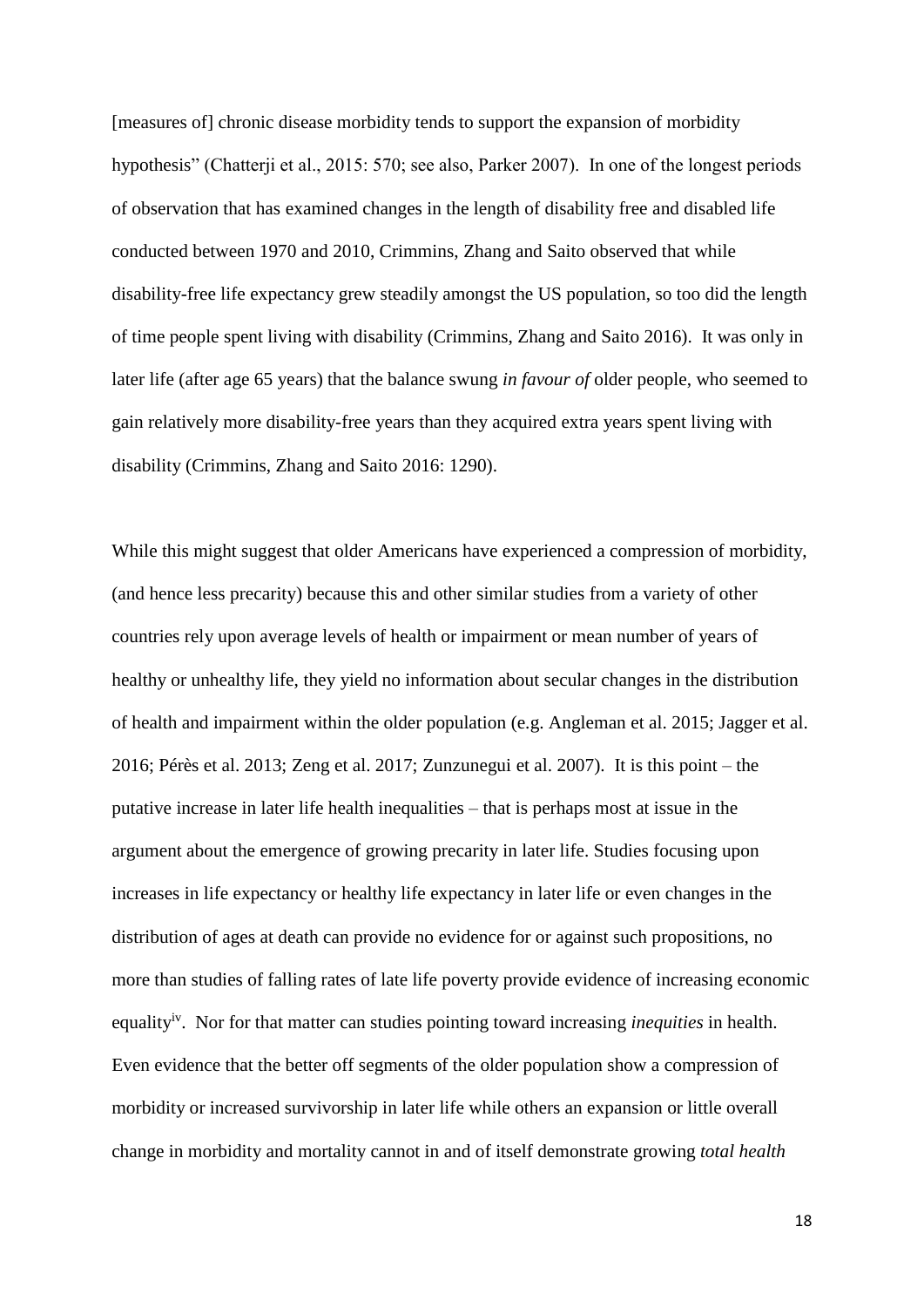*inequalities* (Bor et al. 2017; Solé-Auró, Beltrán-Sánchez and Crimmins 2015; von dem Knesebeck, Vonneilich and Lüdecke 2017). The implicit assumption that over the last three decades there has been an overall 'compression of morbidity' in the developed economies of the world might imply less rather than more variability within the population of over 65 year olds, but the USA may prove to be an exception (cf. Bor et al. 2017; Fries et al. 2011).

One of the few multi-national studies exploring age related differences in overall health variability employed an 'adjusted' health Gini coefficient that statistically corrected for agesex heterogeneity in reporting health status (van Kippersluis et al. 2009: 821). These authors compared the adjusted Gini coefficient of total health variation of different age groups across eleven European countries. In every country, they found that the adjusted coefficient increased with age, with the steepest rise being at the oldest ages (van Kippersluis et al. 2009: 824). This pattern of age associated increases in health inequality contrasted with income related health inequities, which peaked in mid-life but declined thereafter, much as overall mean health also declined. Although it is possible to argue from this study that while *health inequity* declines in later life, *health inequality* increases, their results were based upon an averaging across eight waves of data collection, and when attempts were made to adjust for specific cohort effects, the pattern was less consistently observed.

It will take more wide ranging and explicitly longitudinal studies to examine not just cohort but time period effects in judging change in later life health inequalities. Nevertheless, van Kippersluis' study represents an important step forward in exploring age related changes in total health inequality (contrasted with relative health inequities). Even if their conclusions only hint at possible widening health inequalities with age, the distinction between patterns of rising health inequality and attenuating health inequity in later life seems worth pursuing. If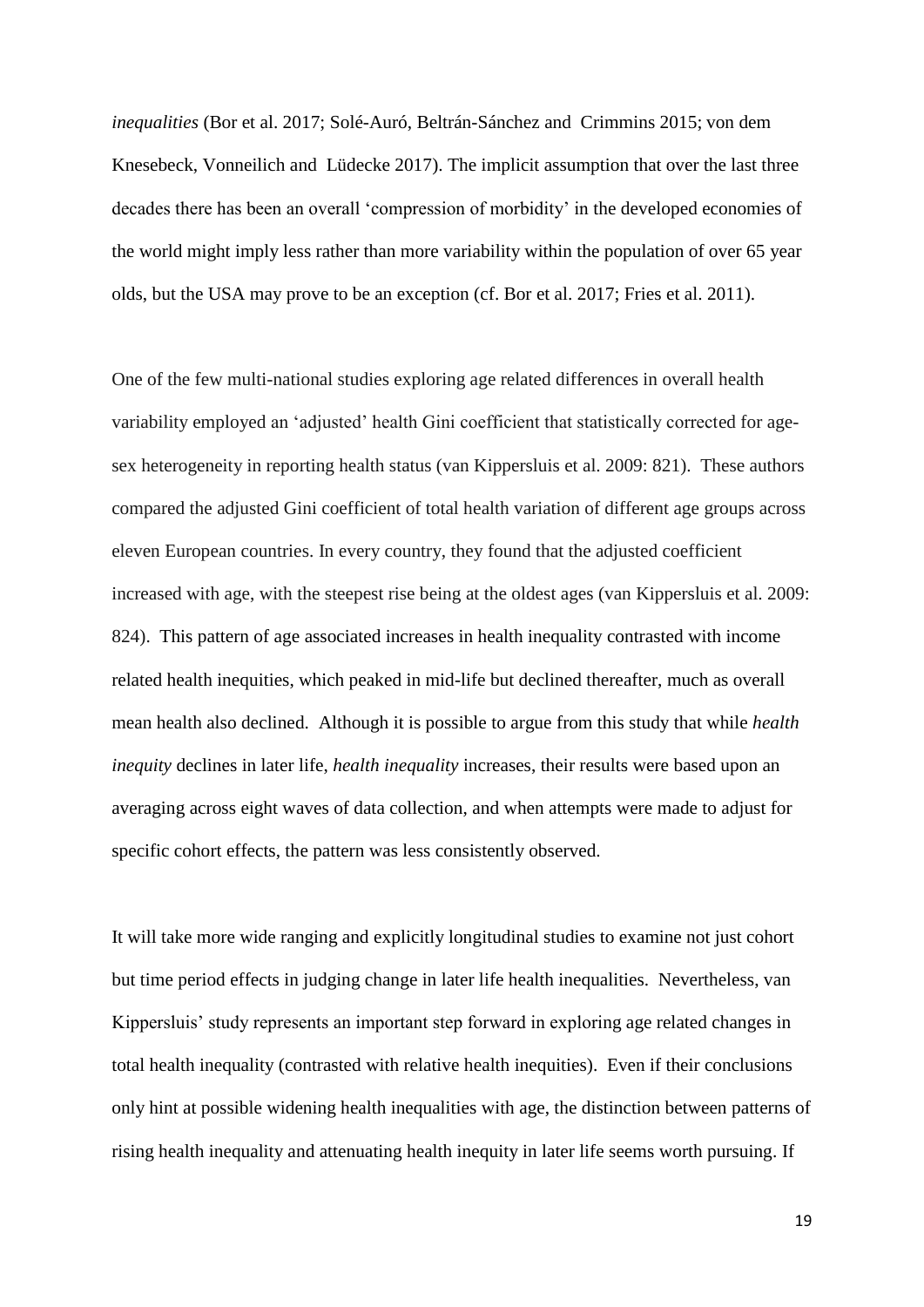health inequalities are indeed greater at more extreme ages in much the same way as mortality dispersion increases with decreasing late life mortality, it may well be that with ever more ageing populations, inequalities in health and survival in old age will increase even as social inequities in the distribution of health diminish. Such forms of inequality may prove to be the price paid by society's growing capacity for ensuring longer lives. Success in managing to extend later life might be mirrored by the expansion of a 'healthier' later life, while at the same time realising a growing dispersion in that 'healthiness' and hence a growing proportion of 'unhealthy' later life.

Recent data on Danish later life expectancy point to some of the potential complexities arising from considering these two processes (Brønnum-Hansen et al. 2017). These authors showed that disability free life expectancy (DFLE) in Denmark rose from 10.6 years in 2006/7 to 10.9 years in 2013/4, for well-educated older men, and from 12.5 to 12.9 years, for well-educated older women, with a concomitant decrease in the variability of DFLE for both men and women (Brønnum-Hansen et al. 2017: 461). For those with limited education, however, the improvement was actually greater, proportionally and in absolute terms, with DFLE increasing from 7.4 to 8 years for men, and from 8.8 to 9.5 years for women, even as the variability *within* these latter groups actually increased. Thus one could claim that, in Denmark during this period, while later life health *inequities* declined overall health inequality increased<sup>v</sup>.

Noting how "no study has yet to document change in lifespan variation over time", Sasson explored temporal changes in lifespan and lifespan variability across different 'race' 'gender' and 'educational status' groups in the USA (Sasson 2016). In the period 1990 - 2010 he found that most groups experienced longer lives and less inequality in their length of life -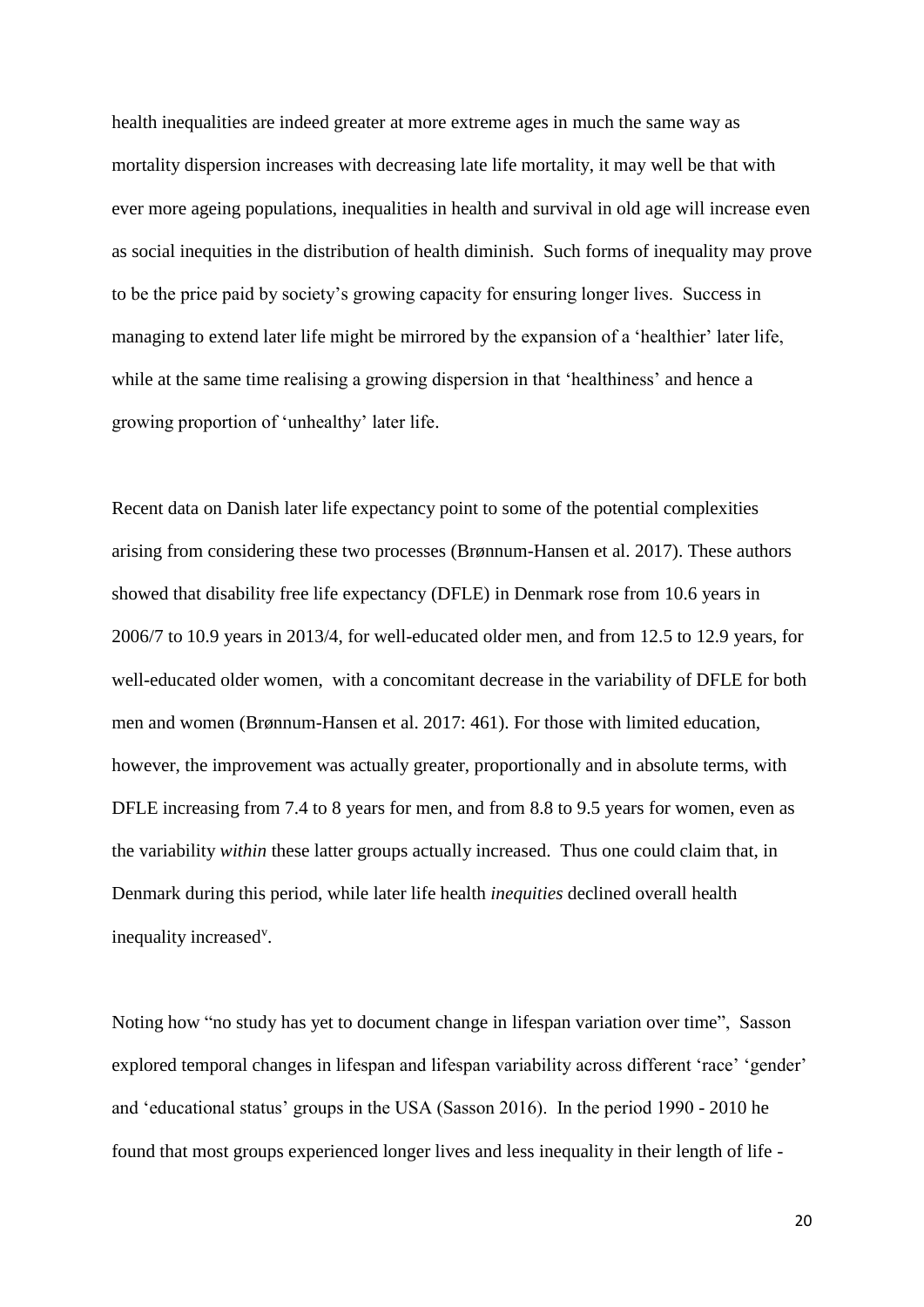implying a degree of convergence or reduction in social health inequalities. His findings contrast with earlier data indicating a degree of increased inequality (i.e. greater variability in survivorship) accompanying increasing later life expectancy observed since the 1950s (Engelman, Canudas‐Romo and Agree 2010: 520). Some groups, however, showed a different pattern with white men and women with lower education levels showing increasing inequalities in life expectancy (Sasson 2016: 288). Assuming that increased within-group variance in life expectancy reflects greater 'riskiness' and less variance greater 'certainty' in realising a long life, Sasson points out that, in the USA, some fractions of the population are indeed becoming more vulnerable. His study focused upon adult life expectancy at the age of 25, however, not at 65 yrs., so it could be argued that changes in US life expectancy 'inequality' are being realised during early or mid- rather than in or at late-life (cf. Case and Deaton 2017; Gillespie, Trotter and Tuljapurkar 2014: 1012). Still his work points to another promising line of inquiry for exploring 'health inequalities' in different socioeconomic groups and in identifying change in health inequities. If variability in late life mortality arises from increasingly longer lives, the accompanying stochastic processes of increasingly irreversible errors may in effect lead to increasing bad luck. Such variability, though growing with age, should differ less across social divisions and more within: rising precarity indeed, but co-existing with stable or even declining inequities.

### **Conclusions**

Positioning later life as a site of increasing precarity continues a discourse about the impoverishment and material hardship that old age confers that dates back into the era before the welfare state (cf. Booth 1899; Rowntree 1901; Shragge 1984; Townsend 1962; Walker 1980). Contemporary commentaries on precarity suggest that the rhetoric of a 'new age of ageing' masks a more unpalatable truth – the reappearance of an underlying deterioration in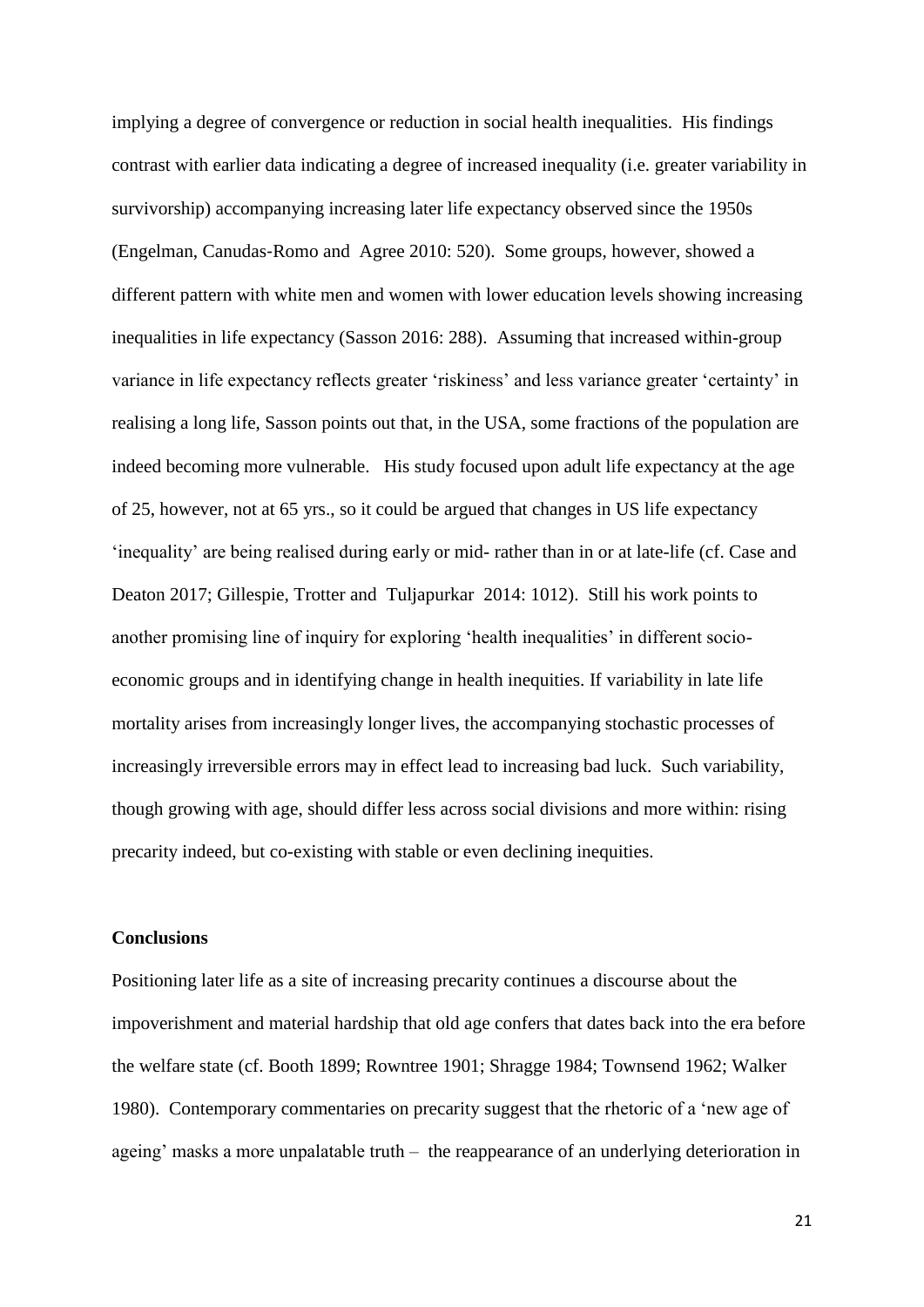the quality and security of later life. This it is claimed is masked by the benefits of a third age that are accruing to a prosperous few. This paper has sought to subject such claims to an empirically informed critique. Its aim has been, in the first place, to better specify what it is that is claimed in recent narratives of the increasing (or new) precarity of later life, distinguishing between increasing economic or socio-economic insecurity and increasing vulnerability to 'corporeal' harm and injury in later life, positions we have aligned with on the one hand Standing's concept of precarity as a class or category and on the other as a state or condition of vulnerability to harm and injury, consistent with Butler's conceptualisation. Such confounding of points of reference in the precarity debate extends beyond academic discourse into formal policy reports that insist on the precarity and vulnerability of later life on the grounds of their poorer health, while ignoring the absence of any evidence of material hardship, as in the Financial Conduct Authority's recent report on 'Financial Lives'<sup>vi</sup>.

We sought to explore research into economic and physical health that may support, qualify or contradict interpretations of this proposed growing precarity in later life, concentrating on the last two decades as the site for such change. In doing so we have focused upon indicators of changing levels of income and health inequality in later life. If precarity is interpreted as growing inequality or growing vulnerability, then our overall conclusion is that later life has not become noticeably more precarious. This is the case whether the comparison is made between the social locations of working versus post-working life or when comparison is made between past and present levels of inequality *within* later life. While there is some ambiguous evidence of growing inequalities, this seems largely confined to the USA. It is mostly absent from studies of later life in European societies. Reports of growing vulnerability can end up being little more than stating the obvious, such as the recent FCA report noted above, that while older people may not be poorer or face greater hardships, they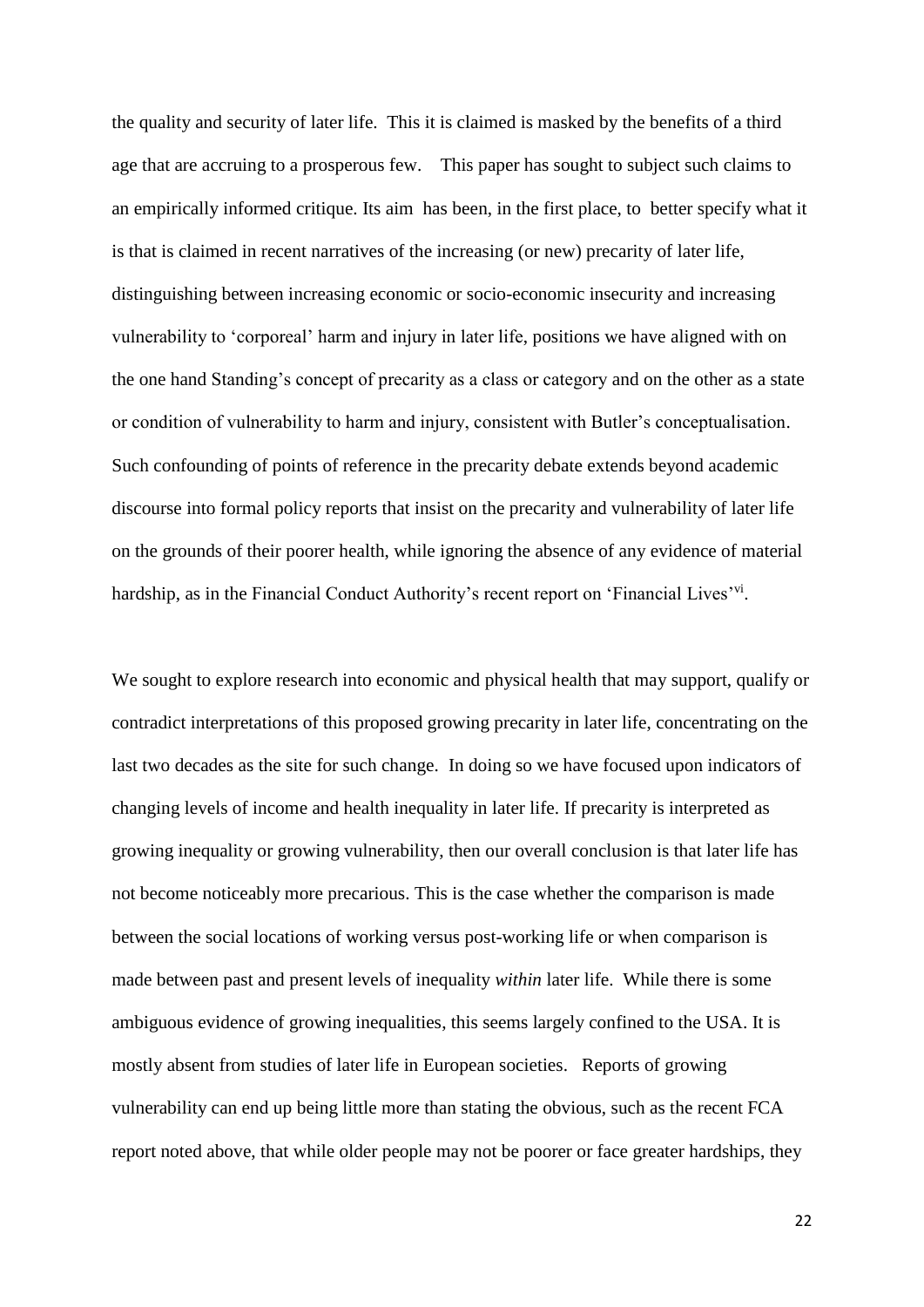are physically potentially more vulnerable than others (Financial Conduct Authority, 2017: 22).

Hard evidence of *change* in late life health inequalities is difficult to come by. There is an absence of common consensual measures of health and total health inequality and this whole field is rendered more opaque by the ubiquitous confounding of health *inequalities* with health *inequities* (Arcaya et al., 2016; Gakidou et al. 2000b: 18; Kjellsson, Gerdtham and Petrie 2015). Evidence favouring a recent (post-2000) expansion of late life morbidity, an increased dispersal in ages at death or of growing inequality in perceived health in later life is generally lacking, whether viewed from American or European standpoints. In contrast to total health inequalities, however, there is some evidence of increasing *inequity* in late life morbidity and mortality, at least as regards some disadvantaged groups (Sasson 2016). This is again mostly limited to the United States where there is perhaps some justification for highlighting a worsening of the conditions of later life among the more disadvantaged.

Although rising income inequalities might be expected to result in rising health inequalities in later life, little research on comparative inequalities has been carried out to test such a speculation. Such research as has been published has produced only weak evidence, at best, for such conjectures (Truesdale and Jencks 2016). The large gains in national wealth observed over the last few decades in developing and developed economies may well be producing new and widening inequalities (Picketty and Saez 2014; Ravallion 2014) which in future may extend into old age. But at present the evidence is that rising overall standards of living are leading to reducing age disadvantages. What happens to future health and welfare inequities in later life remains speculative. Improved and more broadly based measures to assess and evaluate inequalities and polarisations in the distribution of economic health and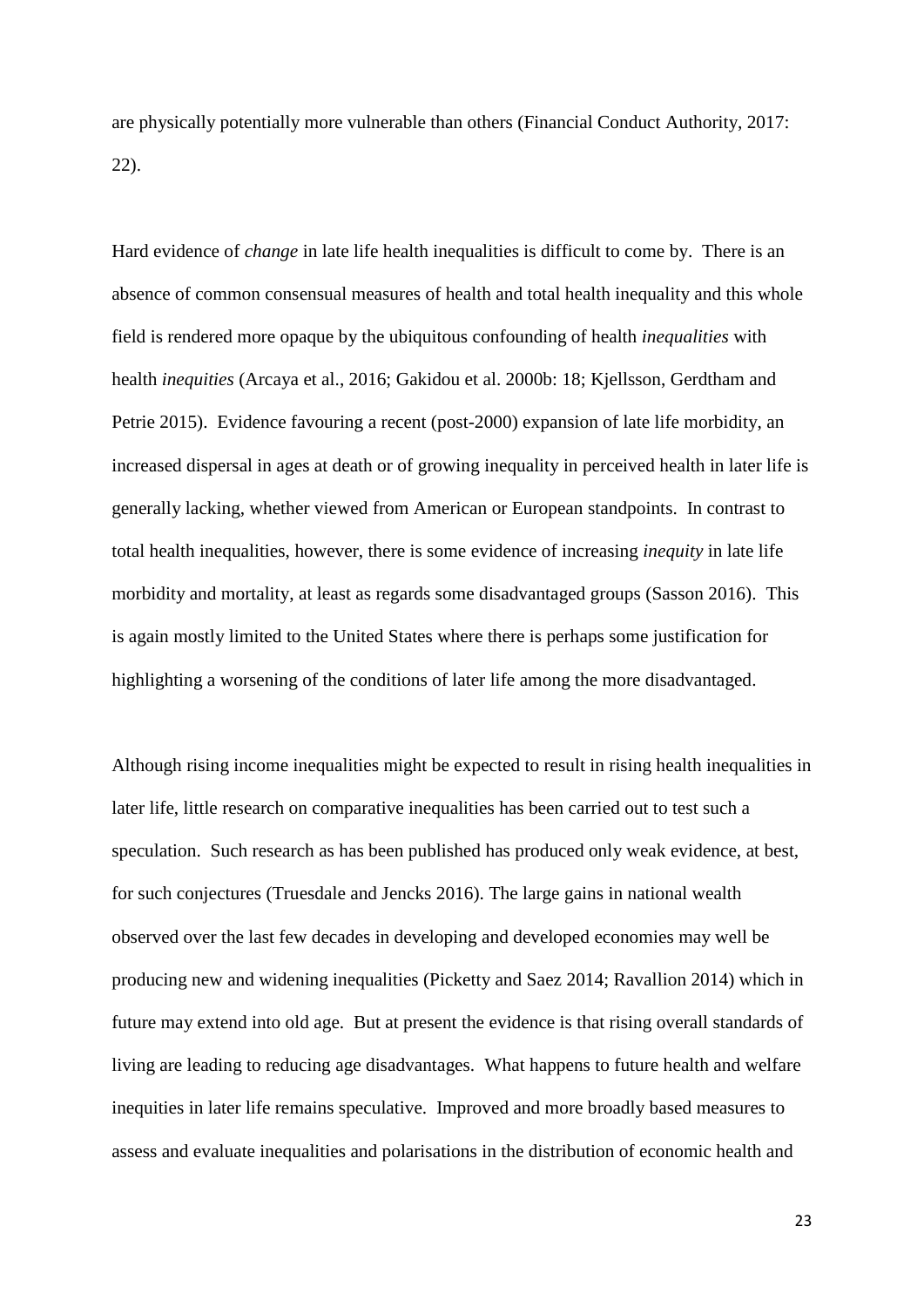social well-being are needed to generate more coherent data by which to judge the accuracy of statements about the rising precarity or insecurity, of later life.

One thing seems given: the longer we live the more evident life's inequities become, but arguably these are inequities presaged less on the way we organise society than on the natural constraints of securing longer lives (Engelman, Canudas-Romo and Agree 2010: 512). The longer we live, the more limited scope there may be for socio-economic factors to reduce social and total health *inequalities*, if not the more evident *inequities*<sup>vii</sup>. Such a conclusion should not prevent us from testing and retesting the validity of such a proposition, nor from trying to organise society in a way as to mitigate against the more iniquitous consequences of such processes. Adopting such a position, we would argue, reflects what might be termed the 'Gramscian position', tempering a pessimism of the intellect with an equal optimism of the will. Treating the precarity of later life as the 'socio-economic' equivalent of the precarious employment experienced by younger adults seems to us to employ a dangerous analogy, for the resolution of precarity in young adulthood offers little guidance in addressing the more intractable vulnerabilities of ever increasing age. Treating it as a Butlerian 'ontological' position, on the other hand, risks paralysing any attempt to better organise care, improve treatment or ameliorate suffering, and instead of investing in the infrastructure of health and social care, seems simply to call on us to bear witness to life's unfairness as the status quo (Millar, 2017). Precarity, we suggest, offers little additional leverage in advancing a better age, while its ambiguity risks making it a rubber ruler.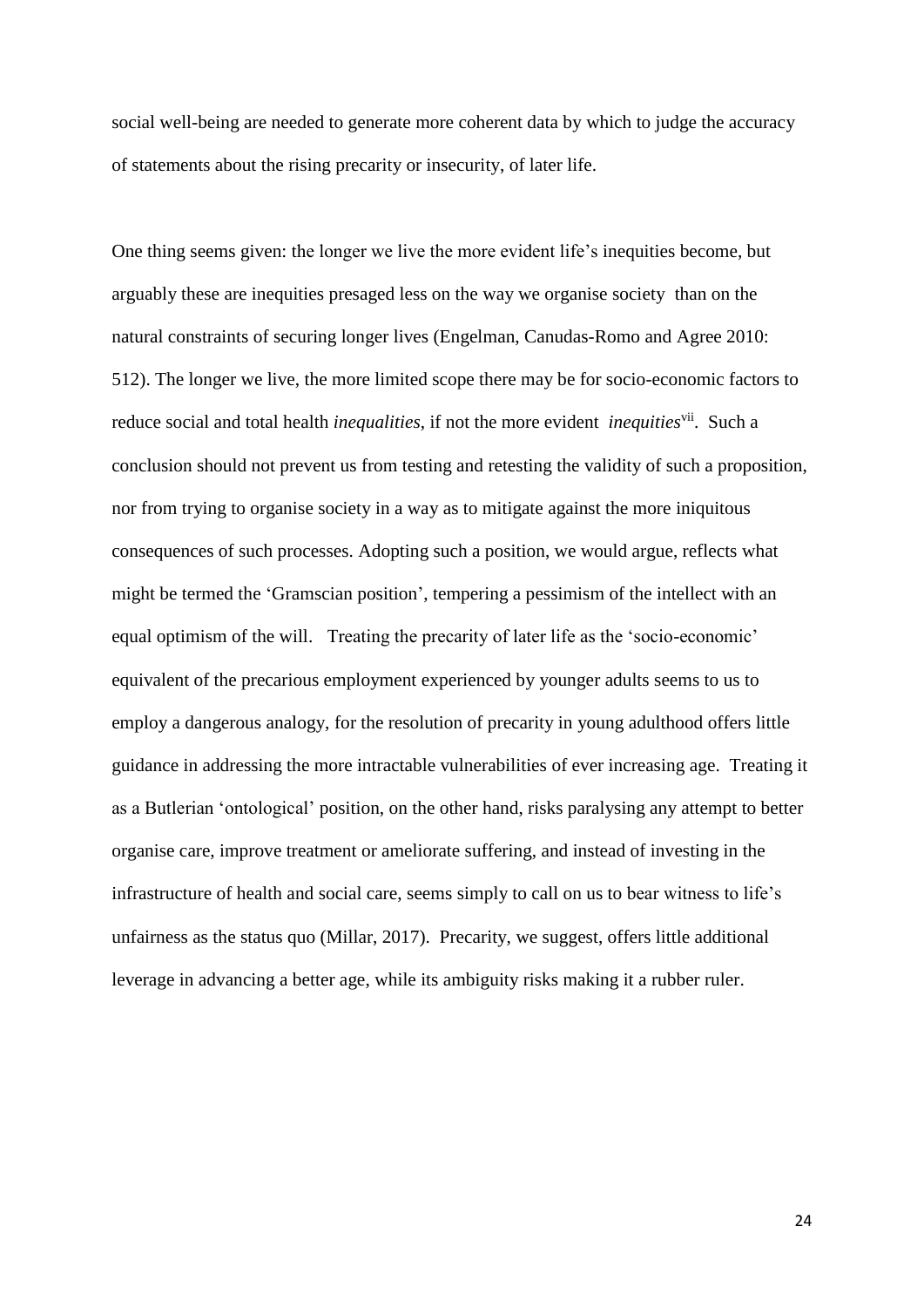#### **References**

Aguiar, M., and Bils, M. 2015. Has consumption inequality mirrored income inequality? *The American Economic Review,* **105**, 2725-2756.

Allison, A. (2015). Discounted life: Social time in relationless Japan. *Boundary 2*, **42**, 129– 141.

Angleman, S. B., Santoni, G., Von Strauss, E., and Fratiglioni, L. 2015. Temporal trends of functional dependence and survival among older adults from 1991 to 2010 in Sweden: toward a healthier aging. *The Journals of Gerontology Series A: Biological Sciences and Medical Sciences,* **70**, 746-752.

Arcaya, M. C., Arcaya, A. L., and Subramanian, S. V. (2015). Inequalities in health: definitions, concepts, and theories. *Global Health Action*, **8**, 27106.

Arza, C. 2017. The expansion of economic protection for older adults in Latin America: Key design features of non-contributory pensions. *WIDER Working Papers*, No. 2017/29, ISBN 978-92-9256-253-3.

Ayalon, I. and Rothermund, K. 2018. Examining the utility of national indicators of relative age disadvantage in Europe. *European Journal of Ageing*, **15**, 189–197.

Aziz, O., Gemmell, N. and Laws, A. 2013. The distribution of income and fiscal incidence by age and gender: Some evidence from New Zealand. *Working Papers in Public Finance*, No. 10, Victoria University of Wellington, New Zealand.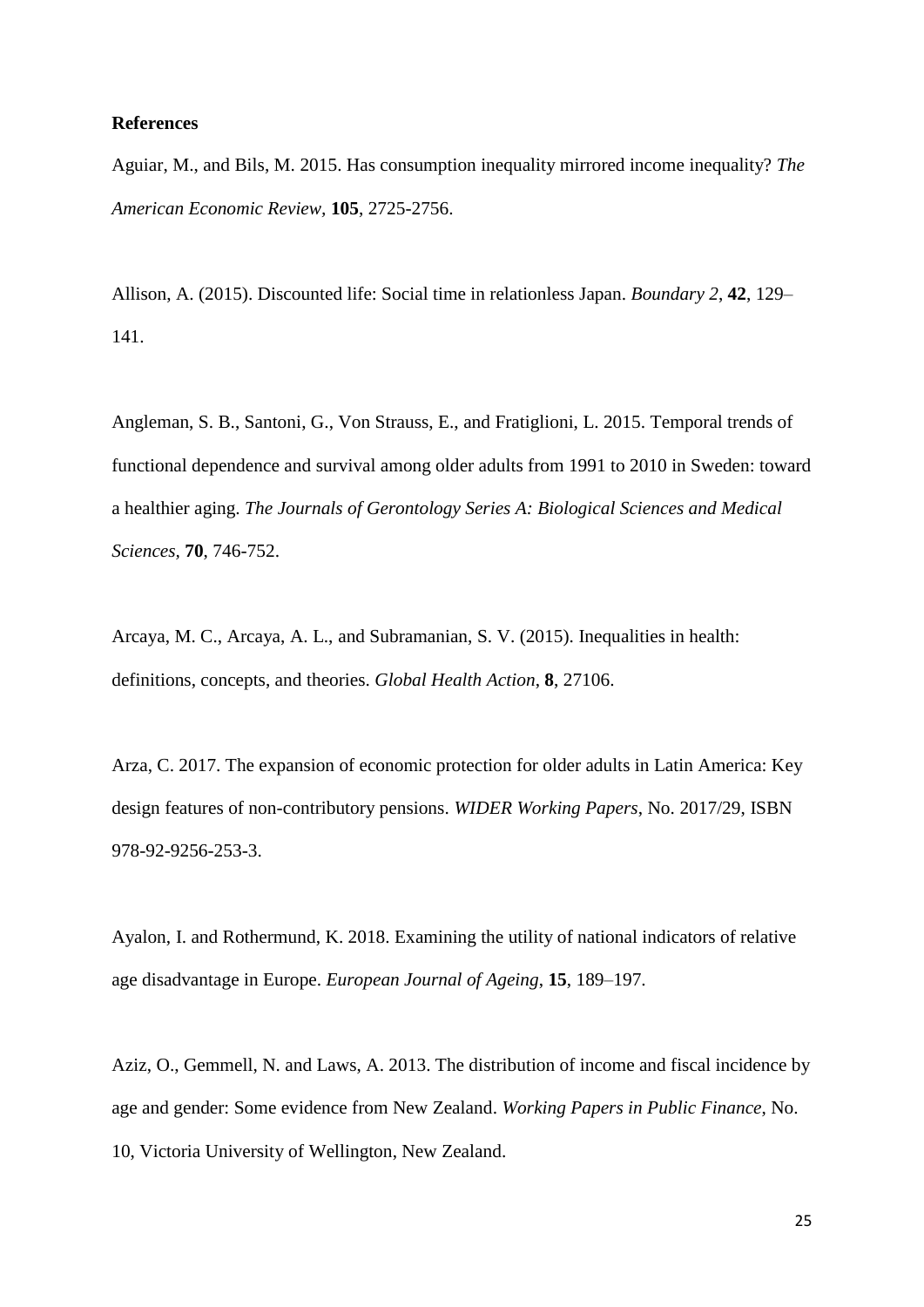Banks, J and Smith, J.P. 2012. International comparisons in health economics: Evidence from aging studies*. Annual Review of Economics,* **4**, 57-81.

Been, J., Caminada, K., Goudswaard, K., and van Vliet, O. 2016. Public/private pension mix, income inequality and poverty among the elderly in Europe: an empirical analysis using new and revised OECD Data. *Social Policy and Administration*, online first. doi: 10.1111/spol.12282.

Biggs, S. 2014. Ageing and the G20 – invited commentary: Precarious ageing versus the policy of indifference: International trends and the G20. *Australasian Journal on Ageing*, **33,** 226-228.

Booth, C. 1899. *Old Age Pensions and the Aged Poor: A Proposal*. London, Macmillan.

Bor, J., Cohen, G. H., and Galea, S. 2017. Population health in an era of rising income inequality: USA, 1980–2015. *The Lancet*, **389**, 1475-1490.

Bosworth, B., Burtless, G., and Zhang, K. 2016. Later retirement, inequality in old age, and the growing gap in longevity between rich and poor. *Economic Studies at Brookings*. Brookings Institution, Washington, D.C.

Brønnum-Hansen, H., Eriksen, M. L., Andersen-Ranberg, K., and Jeune, B. 2017. Persistent social inequality in life expectancy and disability-free life expectancy: Outlook for a differential pension age in Denmark? *Scandinavian Journal of Public Health*, **45**, 459–462.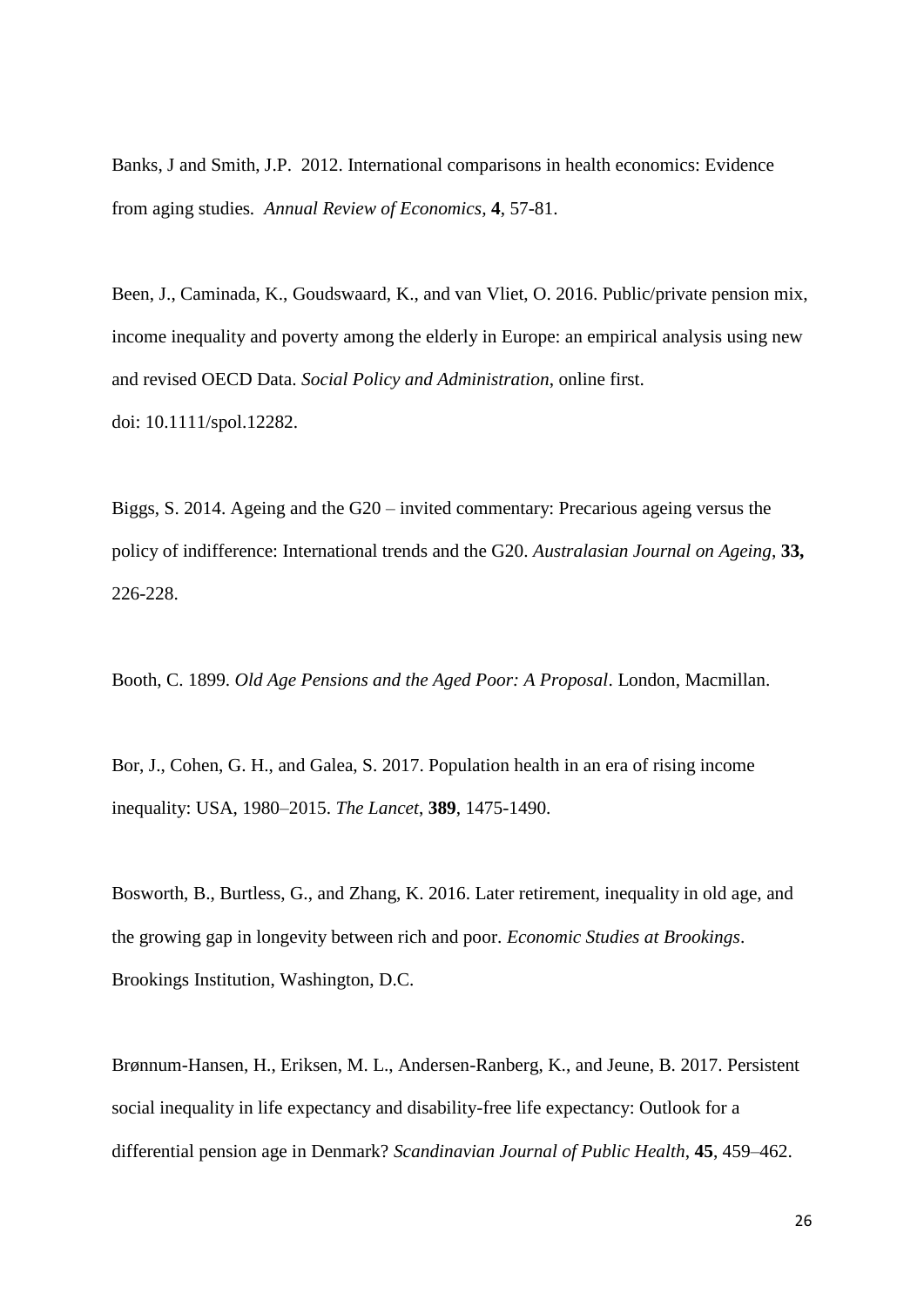Brown, R. L., and Prus, S. G. 2006. Income inequality over the later-life course: A comparative analysis of seven OECD countries. *Annals of Actuarial Science*, 1, 307-317.

Butler, J. 2004. *Precarious Life: The Powers of Mourning and Violence*, London: Verso.

Butler, J. (2012). Precarious life, vulnerability, and the ethics of cohabitation. *The Journal of Speculative Philosophy,* **26**, 134-151.

Case, A., and Deaton, A. 2017. Mortality and morbidity in the 21st century. *Brookings Papers on Economic Activity*. (Accessed on  $30<sup>th</sup>$  June 2017 via: [http://www.wikisolver.com/wp-](http://www.wikisolver.com/wp-content/uploads/2017/05/Mortality-Morbidity-in-the-21st-Century.pdf)

[content/uploads/2017/05/Mortality-Morbidity-in-the-21st-Century.pdf\)](http://www.wikisolver.com/wp-content/uploads/2017/05/Mortality-Morbidity-in-the-21st-Century.pdf)

Chatterji, S., Byles, J., Cutler, D., Seeman, T., and Verdes, E. 2015. Health, functioning, and disability in older adults—present status and future implications. *The Lancet*, **385**, 563-575.

Colic-Peisker, V., Ong, R., and Wood, G. 2015. Asset poverty, precarious housing and ontological security in older age: an Australian case study. *International Journal of Housing Policy,* **15**, 167-186.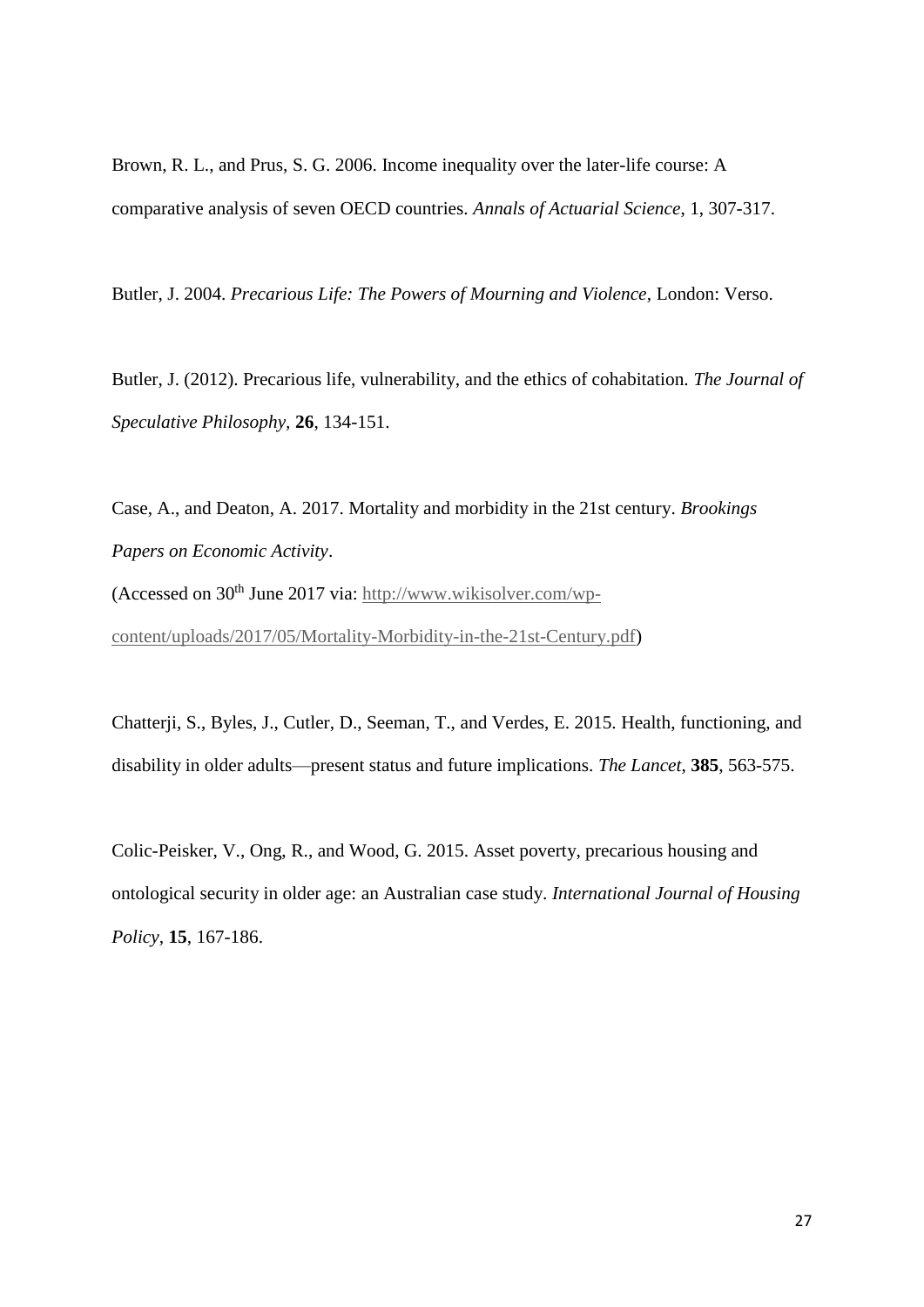Corlett, A., Clarke, S. and Tomlinson, D. 2017. *The Living Standards Audit, 2017.* The Resolution Foundation, London.

(Accessed July  $16<sup>th</sup> 2017$ , via:

[http://www.resolutionfoundation.org/app/uploads/2017/07/The-Living-Standards-Audit-](http://www.resolutionfoundation.org/app/uploads/2017/07/The-Living-Standards-Audit-2017-FINAL.pdf)[2017-FINAL.pdf](http://www.resolutionfoundation.org/app/uploads/2017/07/The-Living-Standards-Audit-2017-FINAL.pdf) ).

Crimmins, E. M., Zhang, Y., and Saito, Y. 2016. Trends over 4 decades in disability-free life expectancy in the United States. *American Journal of Public Health*, **106**, 1287-1293.

Crystal, S. 1986. Measuring income and inequality among the elderly. *The Gerontologist,* **26**, 56–59.

Crystal, S., and Shea, D. 1990. Cumulative advantage, cumulative disadvantage, and inequality among elderly people. *The Gerontologist*, **30**, 437-443.

Crystal, S., Shea, D. G., and Reyes, A. M. 2016. Cumulative advantage, cumulative disadvantage, and evolving patterns of late-life inequality. *The Gerontologist*. (Accessed  $12<sup>th</sup>$  June 2017 via: [https://doi.org/10.1093/geront/gnw056\)](https://doi.org/10.1093/geront/gnw056).

Dahlberg, L., Andersson, L., McKee, K.J. and Lennartsson, C. 2015. Predictors of loneliness among older women and men in Sweden: A national longitudinal study, *Aging and Mental Health,* **19**, 409-417.

Day, D. 1952. Poverty and precarity. *The Catholic Worker*, May 1952, no. 2, 6.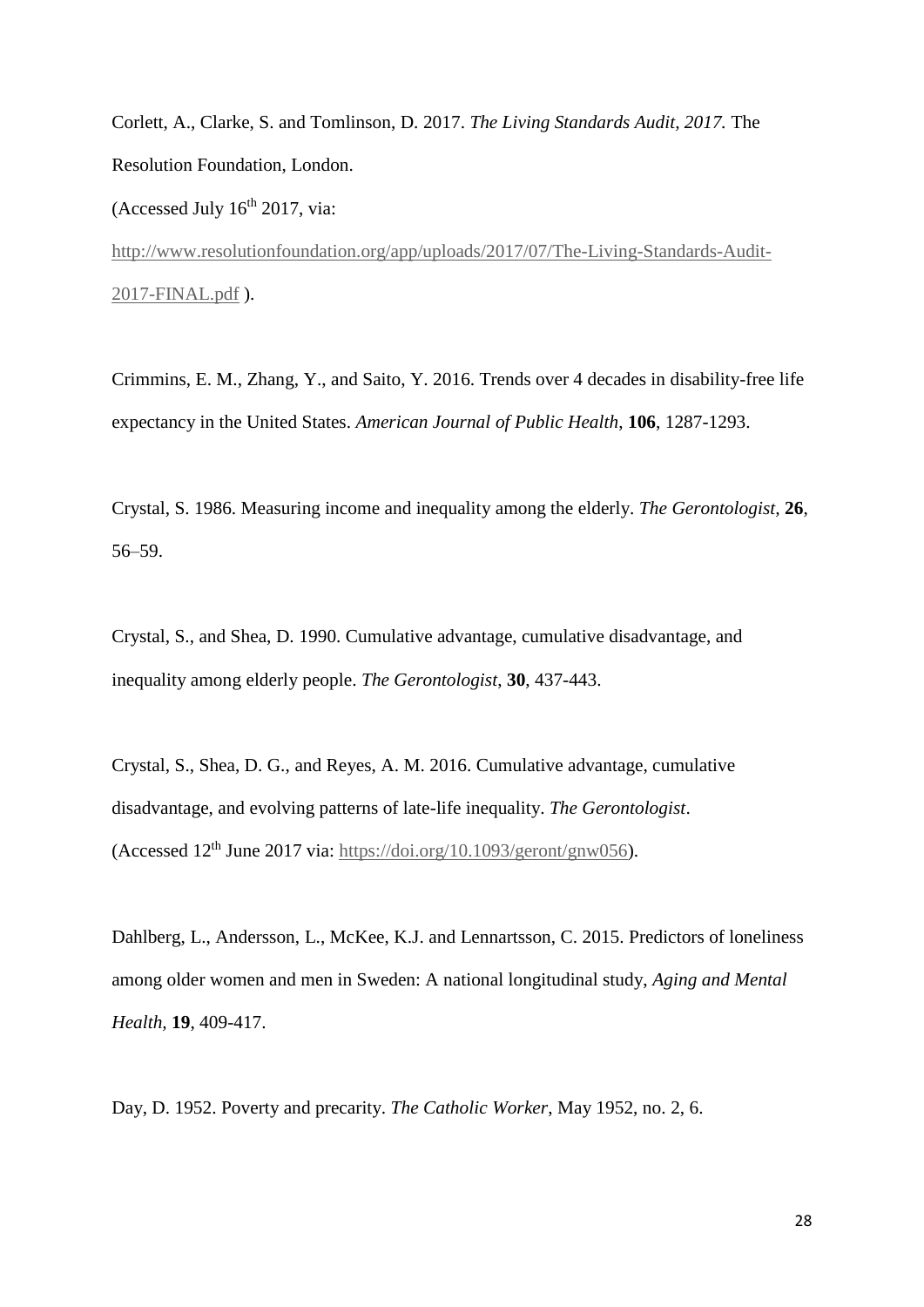Deaton, A. S., and Paxson, C. H. 1998. Aging and inequality in income and health. *The American Economic Review*, **88**, 248-253.

Dorling, D., Mitchell, R., and Pearce, J. 2007. The global impact of income inequality on health by age: an observational study. *BMJ*, **335,** 873-8.

Dykstra, P.A. 2009. Older adult loneliness: myths and realities. *European Journal of Ageing*, **6,** 91–100.

Engelman, M., Canudas-Romo, V., and Agree, E. M. 2010. The implications of increased survivorship for mortality variation in aging populations. *Population and Development Review,* **36,** 511–539.

Financial Conduct Authority 2017. *Understanding the financial lives of UK adults Findings from the FCA's Financial Lives Survey 2017.* FCA, London.

Frase, P. 2013. The Precariat: A Class or a condition? *New Labor Forum*, **22**, 11–14.

Fries, J.F. 1980. Aging, natural death, and the compression of morbidity. *The New England Journal of Medicine* **303**, 130–35.

Fries, J. F. 1983. The compression of morbidity. *Milbank Quarterly*, **61,** 397–419.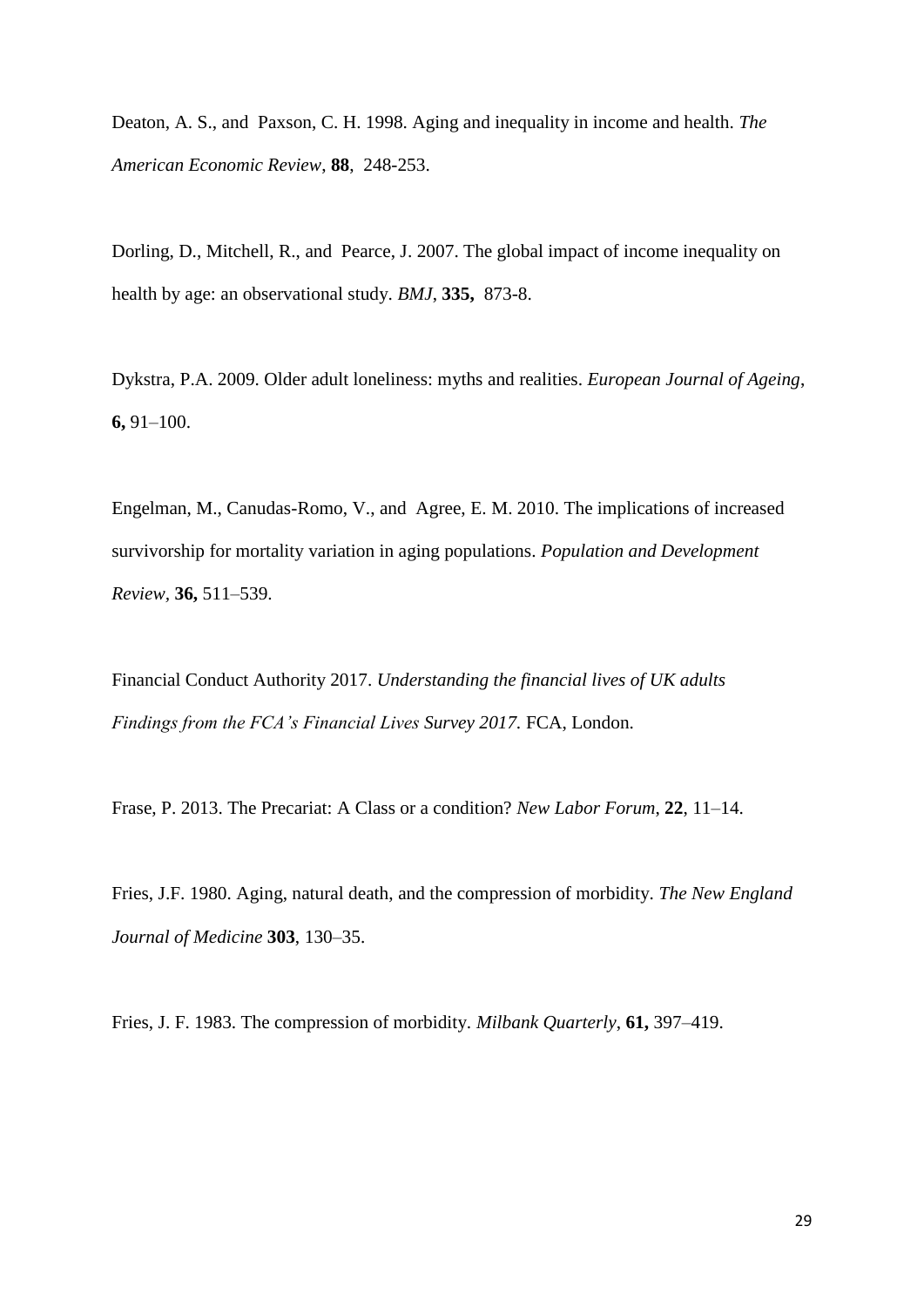Fries, J. F., Bruce, B., and Chakravarty, E. 2011. Compression of morbidity 1980–2011: a focused review of paradigms and progress. *Journal of Aging Research*, Article ID 2617022011.

Gakidou, E.E, Murray, C.J.L, and Frenk, J. 2000a. Defining and measuring health inequality: an approach based on the distribution of health expectancy. *Bulletin of the World Health Organization,* **78**, 42-54.

[\(http://www.scielosp.org/scielo.php?script=sci\\_arttextand pid=S0042-](http://www.scielosp.org/scielo.php?script=sci_arttext&pid=S0042-96862000000100005&lng=en&tlng=en) [96862000000100005and lng=enand tlng=en\)](http://www.scielosp.org/scielo.php?script=sci_arttext&pid=S0042-96862000000100005&lng=en&tlng=en). Accessed 12<sup>th</sup> June, 2017.

Gakidou, E., Murray C.J.L., Frenk, J. 2000b. Measuring preferences on health system performance assessment. *Global Programme on Evidence for Health Policy Discussion Paper Series: No.20*. EIP/GPE World Health Organization, Geneva. (Accessed 26th June 2017 at: [http://www.who.int/healthinfo/paper20.pdf.](http://www.who.int/healthinfo/paper20.pdf))

Gilleard, C. and Higgs, P. 2017. Ageing, corporeality and social divisions in later life. *Ageing and Society*, **37**, 1681-1702.

Gillespie, D. O., Trotter, M. V., and Tuljapurkar, S. D. 2014. Divergence in age patterns of mortality change drives international divergence in lifespan inequality. *Demography*, **51**, 1003-1017.

Ginn, J. 2013. Austerity and inequality. Exploring the impact of cuts in the UK by gender and age. *Research on Ageing and Social Policy*, **1**, 28-53.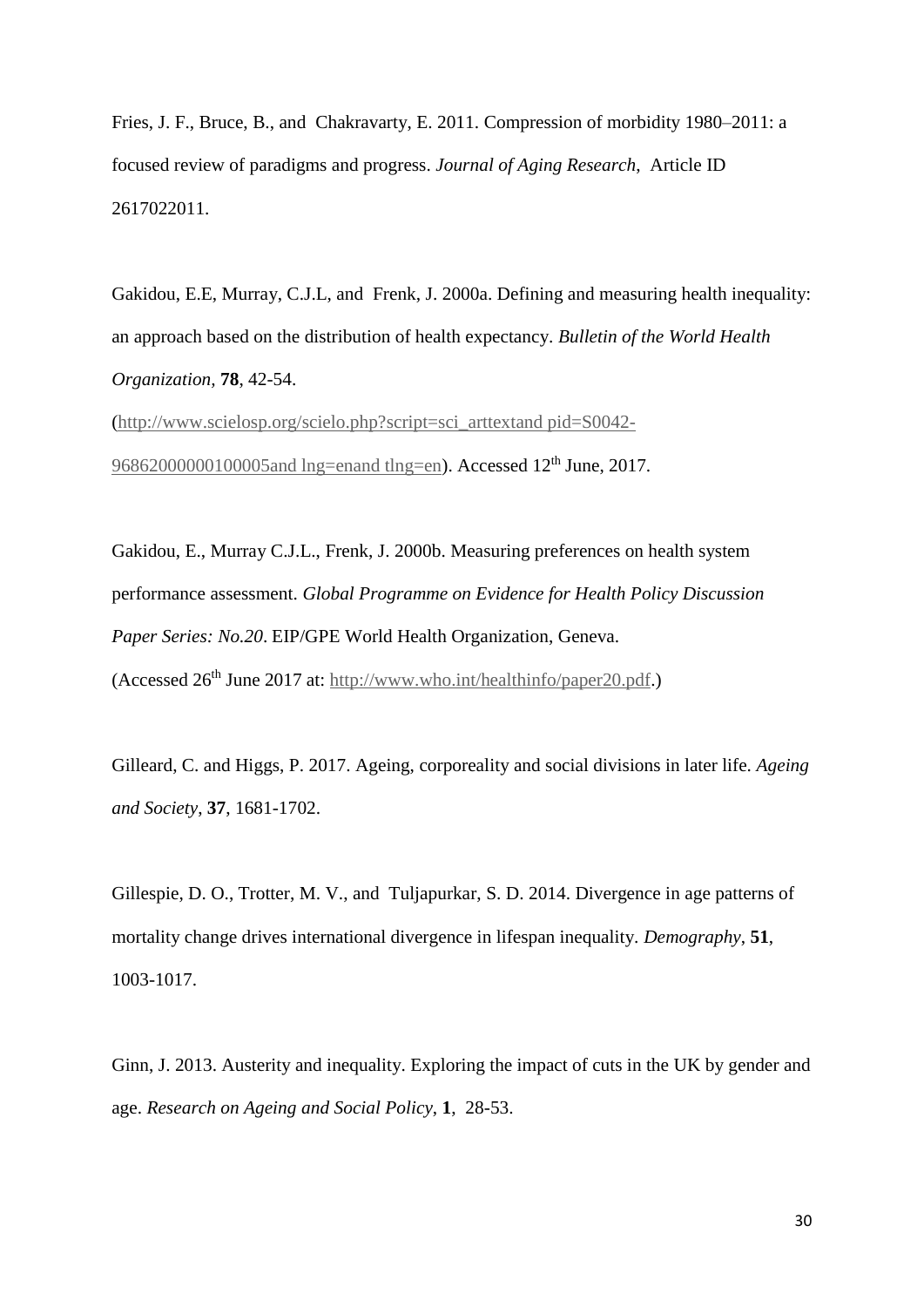Goudswaard, K., van Vliet, O., Been, J., and Caminada, K. 2012. Pensions and income inequality in old age. *DICE Report*, **10**, 21.

Grenier, A. and Phillipson, C. (2018) Precarious aging: Insecurity and risk in later life. *What Makes a Good life in Late Life? Citizenship and justice in ageing societies*, Special report, *Hastings Center Report*, **48**, S15-S18.

Grenier, A., Lloyd, L., and Phillipson, C. 2017. Precarity in late life: rethinking dementia as a 'frailed' old age. *Sociology of Health and Illness*, **39**, 318-330.

Grenier, A., Phillipson, C., Laliberte Rudman, D., Hatzifilalithis, S., Kobayashi, K., Marier, P. 2017. Precarity in late life: Understanding new forms of risk and insecurity. *Journal of Aging Studies,* **43**, 9-14.

Gruenberg, E.M., 1977. The failures of success. *The Milbank Memorial Fund Quarterly. Health and Society,* **55**, 3-24.

Grundy, E., and Sloggett, A. 2003. Health inequalities in the older population: the role of personal capital, social resources and socio-economic circumstances. *Social Science and Medicine,* **56**, 935-947.

Harper, S., and Lynch, J. 2006. Measuring health inequalities. In J. Michael Oakes and Jay S. Kaufman [eds.] *Methods in Social Epidemiology*: Jossey-Bass, Inc., San Francisco, California, pp. 134-168.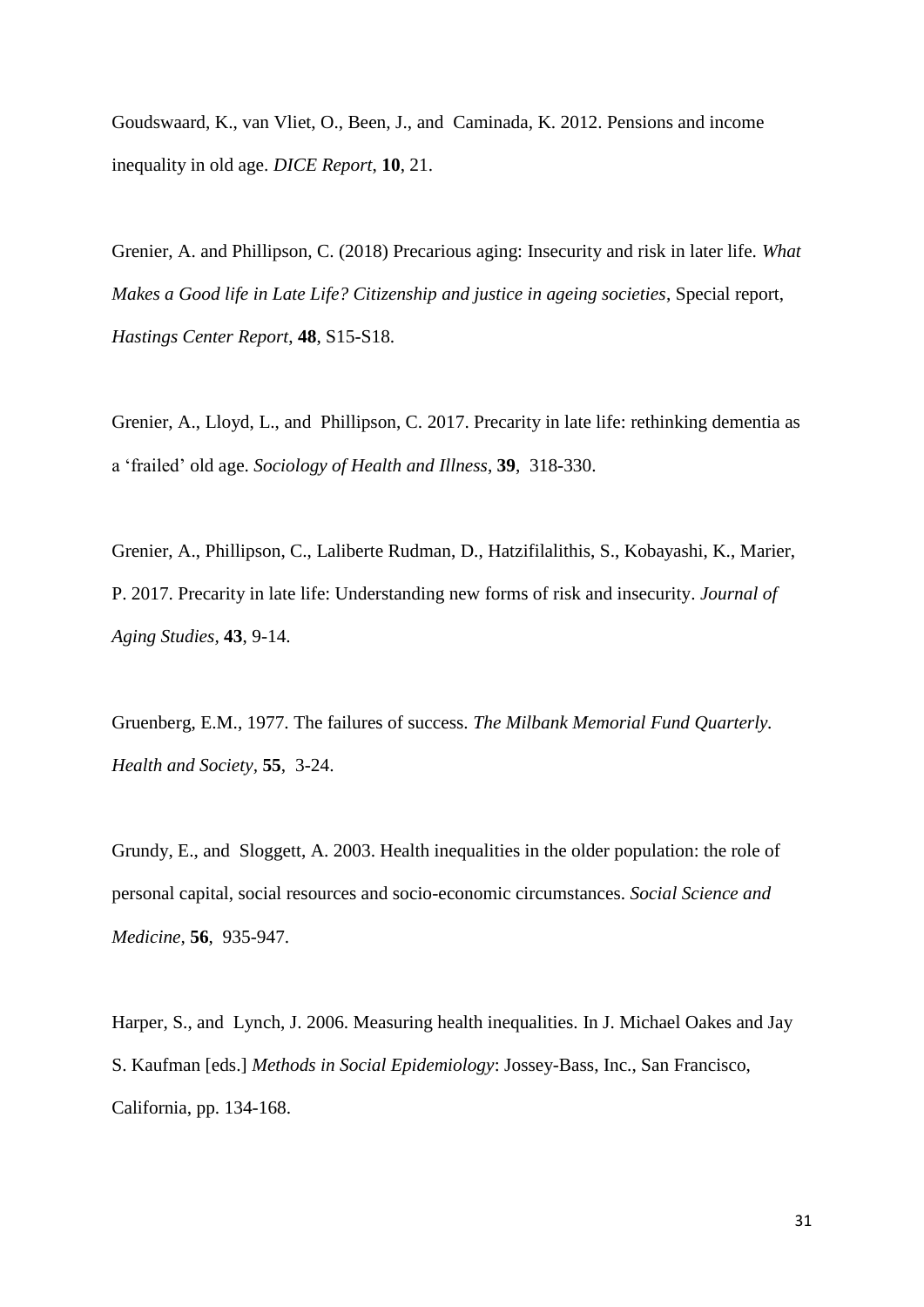Heap, M. 2016. *Living conditions in old age: Coexisting disadvantages across life domains*. Ph.D. thesis, University of Stockholm, Stockholm (Accessed  $30<sup>th</sup>$  June 2017 via:

[http://www.diva-portal.org/smash/get/diva2:950787/FULLTEXT01.pdf\)](http://www.diva-portal.org/smash/get/diva2:950787/FULLTEXT01.pdf)

Heap, M., and Fors, S. 2015. Duration and accumulation of disadvantages in old age. *Social Indicators Research,* **123,** 411-429.

Hedström, P., and Ringen, S. 1987. Age and income in contemporary society: a research note. *Journal of Social Policy*, **16**, 227-239.

Herd, P. 2006. Do functional health inequalities decrease in old age? Educational status and functional decline among the 1931-1941 birth cohort. *Research on Aging*, **28**, 375-392.

Huisman, M., Read, S., Towriss, C. A., Deeg, D. J., and Grundy, E. 2013. Socioeconomic inequalities in mortality rates in old age in the World Health Organization Europe region. *Epidemiologic Reviews*, **35,** 84-97.

Hülür, G., Drewelies, J., Eibich, P., Düzel, S., Demuth, I., Ghisletta, P. and Steinhagen-Thiessen, E., Wagner, G.G., Lindenberger, U. and Gerstorf, J. 2016. Cohort differences in psychosocial function over 20 years: current older adults feel less lonely and less dependent on external circumstances. *Gerontology,* **62**, 354–361.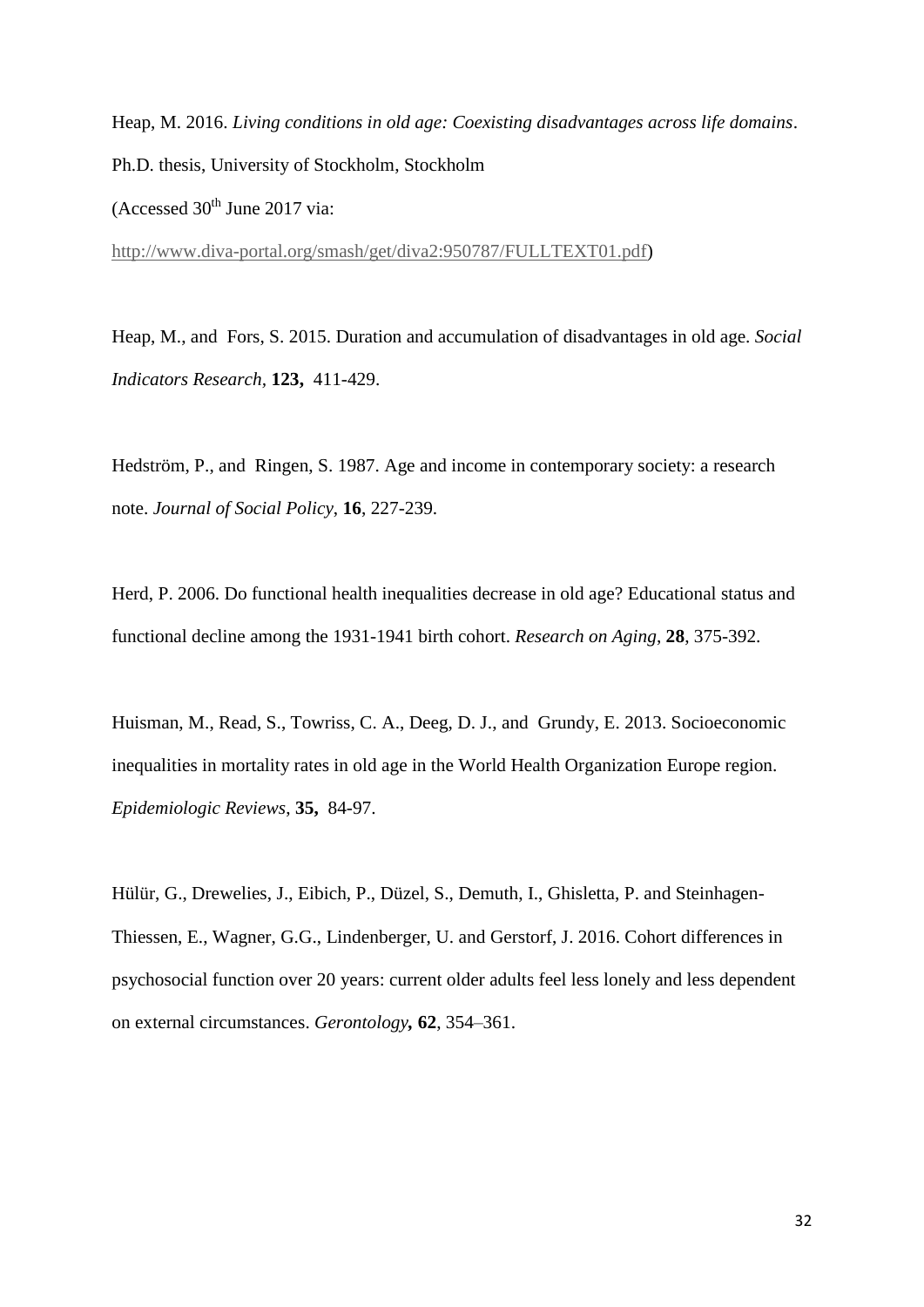Islam, M. K., Gerdtham, U. G., Clarke, P., and Burström, K. 2010. Does income‐related health inequality change as the population ages? Evidence from Swedish panel data. *Health Economics*, **19**, 334-349.

Jagger, C., Matthews, F., Wohland, P., Fouweather, T., Stephan, B., Robinson L., Arthur A. and Brayne, C. 2016. A comparison of health expectancies over two decades in England: results of the Cognitive Function and Ageing Study I and II. *The Lancet***, 387**, 779 -786.

Kawachi, I., Subramanian, S. V., and Almeida-Filho, N. 2002. A glossary for health inequalities. *Journal of Epidemiology and Community Health*, **56,** 647-652.

King, N. B., Harper, S., and Young, M. E. 2012. Use of relative and absolute effect measures in reporting health inequalities: structured review. *BMJ*, **345**, e5774. (Accessed 14th June 2017: [http://www.bmj.com/content/345/bmj.e5774\)](http://www.bmj.com/content/345/bmj.e5774).

Kuhn, M., and Rıos-Rull, J.-V. 2016. 2013 Update on the US earnings, income, and wealth distributional facts: a view from macroeconomics. *Federal Reserve Bank of Minneapolis Quarterly Review*, **37**, 1-75.

McMunn, A., Nazroo, J., and Breeze, E. 2009. Inequalities in health at older ages: a longitudinal investigation of the onset of illness and survival effects in England. *Age and Ageing,* **38,** 181-187.

Millar, K. M. 2017. Toward a critical politics of precarity. *Sociology Compass*, **11**, e12483.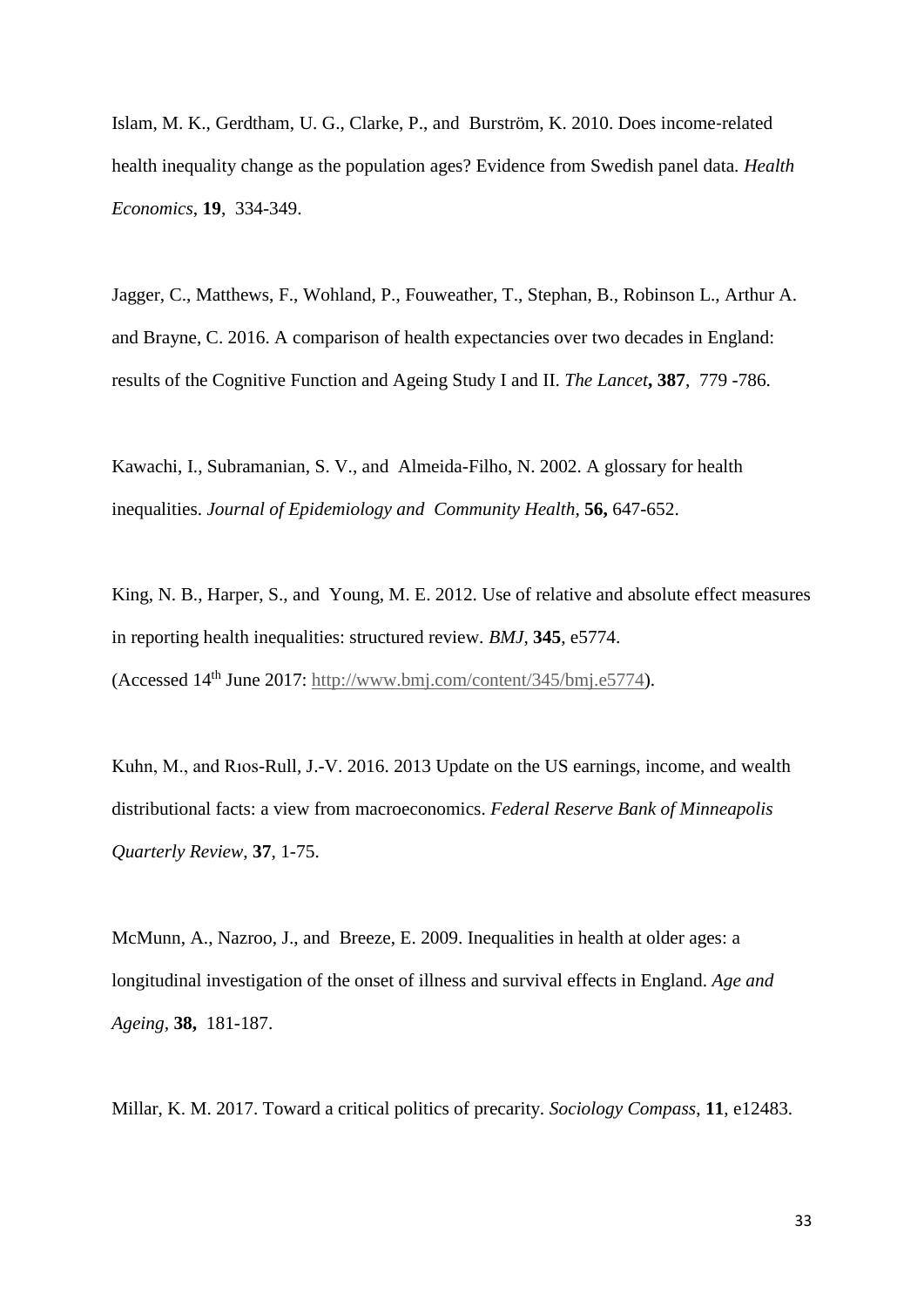Nordin, M., and Gerdtham, U. G. 2014. Why a positive link between increasing age and income-related health inequality? *Nordic Journal of Health Economics*, **2,** 187- 201.

OECD 2015. Income inequalities during the crisis and fiscal consolidation, in *In It Together: Why Less Inequality Benefits All,* OECD Publishing, Paris, pp. 101-134. (Accessed 25th June 2017 via: [http://dx.doi.org/10.1787/9789264235120-6-en\)](http://dx.doi.org/10.1787/9789264235120-6-en).

Office of National Statistics 2017. *Household disposable income and inequality in the UK: financial year ending 2016.* ONS, London.

(Accessed 2nd July 2017 via:

[https://www.ons.gov.uk/peoplepopulationandcommunity/personalandhouseholdfinances/inco](https://www.ons.gov.uk/peoplepopulationandcommunity/personalandhouseholdfinances/incomeandwealth/bulletins/householddisposableincomeandinequality/financialyearending2016) [meandwealth/bulletins/householddisposableincomeandinequality/financialyearending2016\)](https://www.ons.gov.uk/peoplepopulationandcommunity/personalandhouseholdfinances/incomeandwealth/bulletins/householddisposableincomeandinequality/financialyearending2016).

Ouellette, N. and Bourbeau. R. 2011. Changes in the age-at-death distribution in four low mortality countries: A nonparametric approach. *Demographic Research* **25,** 595–628.

Parker, M. G., and Thorslund, M. 2007. Health trends in the elderly population: getting better and getting worse. *The Gerontologist*, **47,** 150-158.

Pérès, K., Edjolo, A., Dartigues, J. F., and Barberger-Gateau, P. 2013. Recent trends in disability-free life expectancy in the French elderly twenty years follow-up of the Paquid cohort. *Annual Review of Gerontology and Geriatrics*, **33**, 293-311.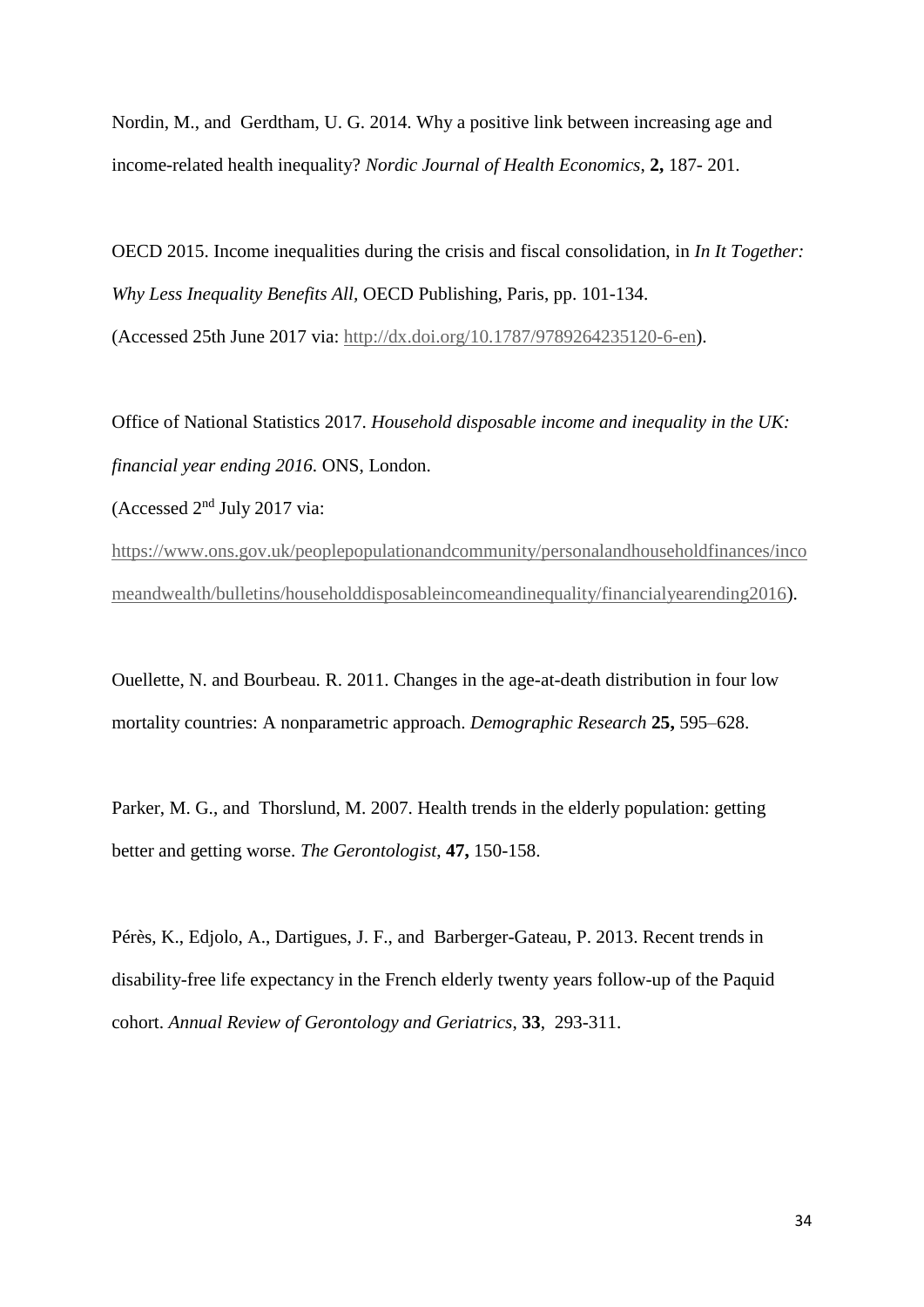Quadrini, V., and Rıos-Rull, J. V. 1997. Dimensions of inequality: Facts on the US distribution of earnings, income and wealth. *Federal Reserve Bank of Minneapolis Quarterly Review,* **21**, 3-21.

Ravallion, M. 2014. Income inequality in the developing world. *Science*, **344**, 851-855.

Rowntree, B. S. 1901. *Poverty: A study of town life*. Macmillan, London.

Sasson, I. 2016. Trends in life expectancy and lifespan variation by educational attainment: United States, 1990–2010. *Demography*, **53**, 269-293.

Shragge, E. 1984. *Pensions Policy in Britain: A socialist analysis*. Routledge, London.

Solé-Auró, A., Beltrán-Sánchez, H., and Crimmins, E. M. 2015. Are differences in disability-free life expectancy by gender, race, and education widening at older ages? *Population Research and Policy Review*, **34,** 1-18.

Standing, G. 2011. *The Precariat: The New Dangerous Class.* Bloomsbury, London

Thorslund, M., and Lundberg, O. 1994. Health and inequalities among the oldest old. *Journal of Aging and Health,* **6,** 51-69.

Townsend, P. 1962. The meaning of poverty. *The British Journal of Sociology*, **13**, 210-227.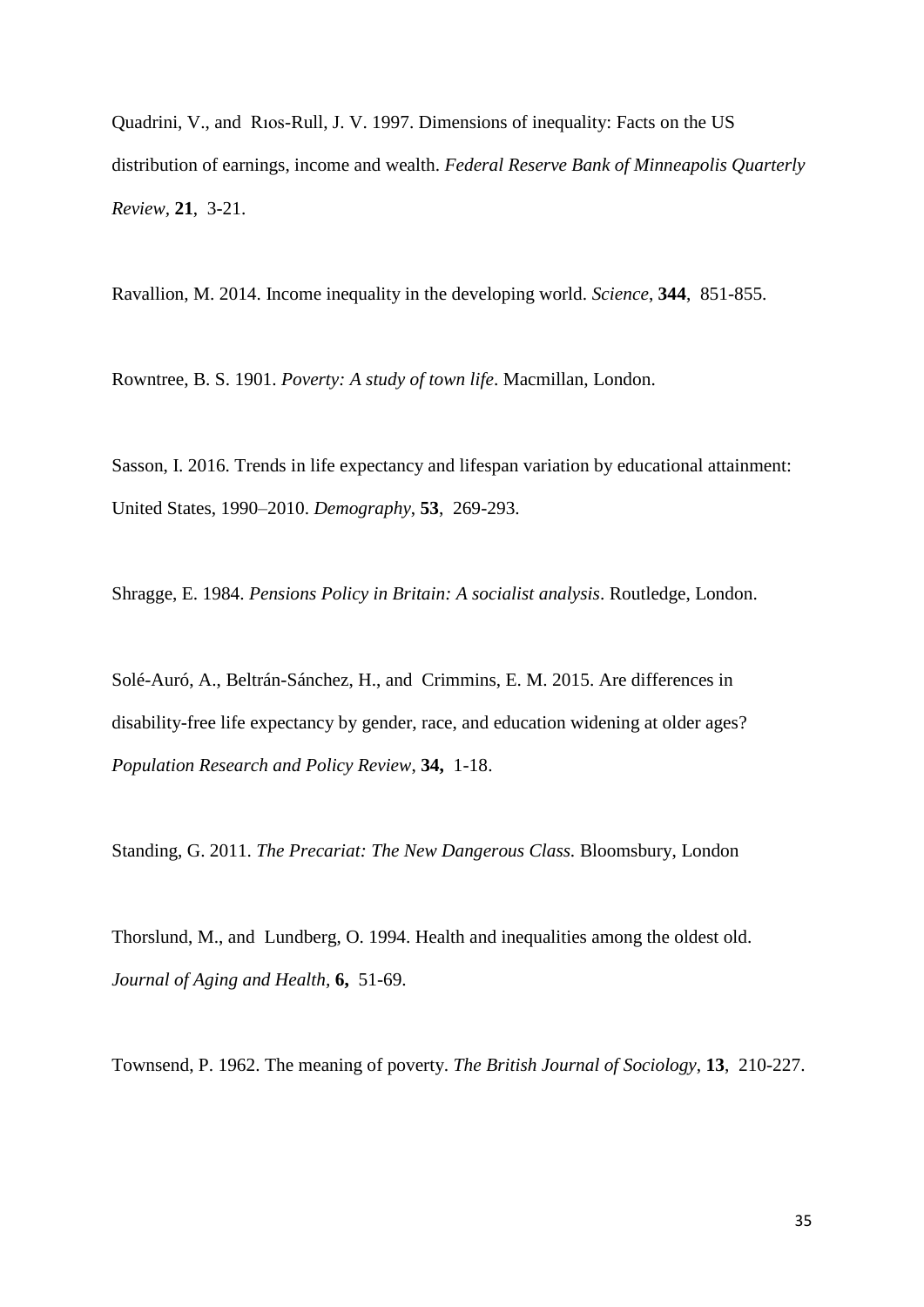Turner, B.S. 2006. *Vulnerability and Human Rights.* Penn State University Press, University Park, Penn.

Truesdale, B.C. and Jencks, C. 2015. The health effects of income inequality: Averages and disparities*. Annual Review of Public Health*, **37**, 413-430.

Van Kippersluis, H., Van Ourti, T., O'Donnell, O., and Van Doorslaer, E. 2009. Health and income across the life cycle and generations in Europe*. Journal of Health Economics*, **28**, 818-830.

Victor, C. and Bowling, A. 2012. A longitudinal analysis of loneliness among older people in Great Britain. *The Journal of Psychology*, **146,** 313–331.

von dem Knesebeck, O., Vonneilich, N., and Lüdecke, D. 2017. Income and functional limitations among the aged in Europe: a trend analysis in 16 countries. *Journal of Epidemiology and Community Health,* jech-2016.

Walker, A. 1980. The social creation of poverty and dependency in old age. *Journal of Social Policy*, **9,** 49-75.

Wright, E.O. 2016. Is the precariat a class? *Global Labour Journal*, **7,** 123-135.

Zeng, Y., Feng, Q., Hesketh, T., Christensen, K., and Vaupel, J. W. 2017. Survival, disabilities in activities of daily living, and physical and cognitive functioning among the oldest-old in China: a cohort study. *The Lancet*, **389**, 1619-1629.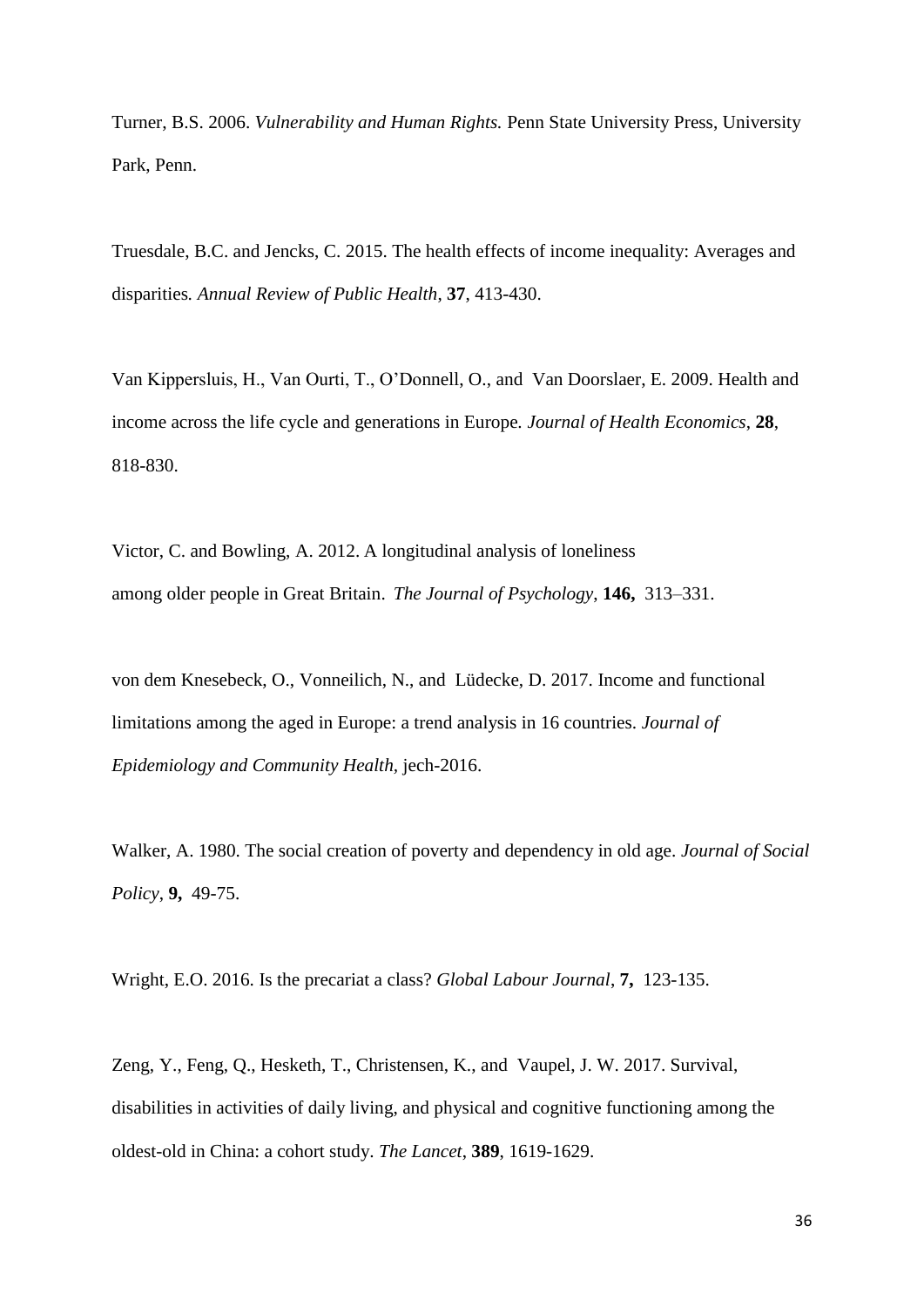Zunzunegui, M. V., Nunez, O., Durban, M., de Yébenes, M. J. G., and Otero, Á. 2006. Decreasing prevalence of disability in activities of daily living, functional limitations and poor self-rated health: a 6-year follow-up study in Spain. *Aging Clinical and Experimental Research,* **18**, 352-358.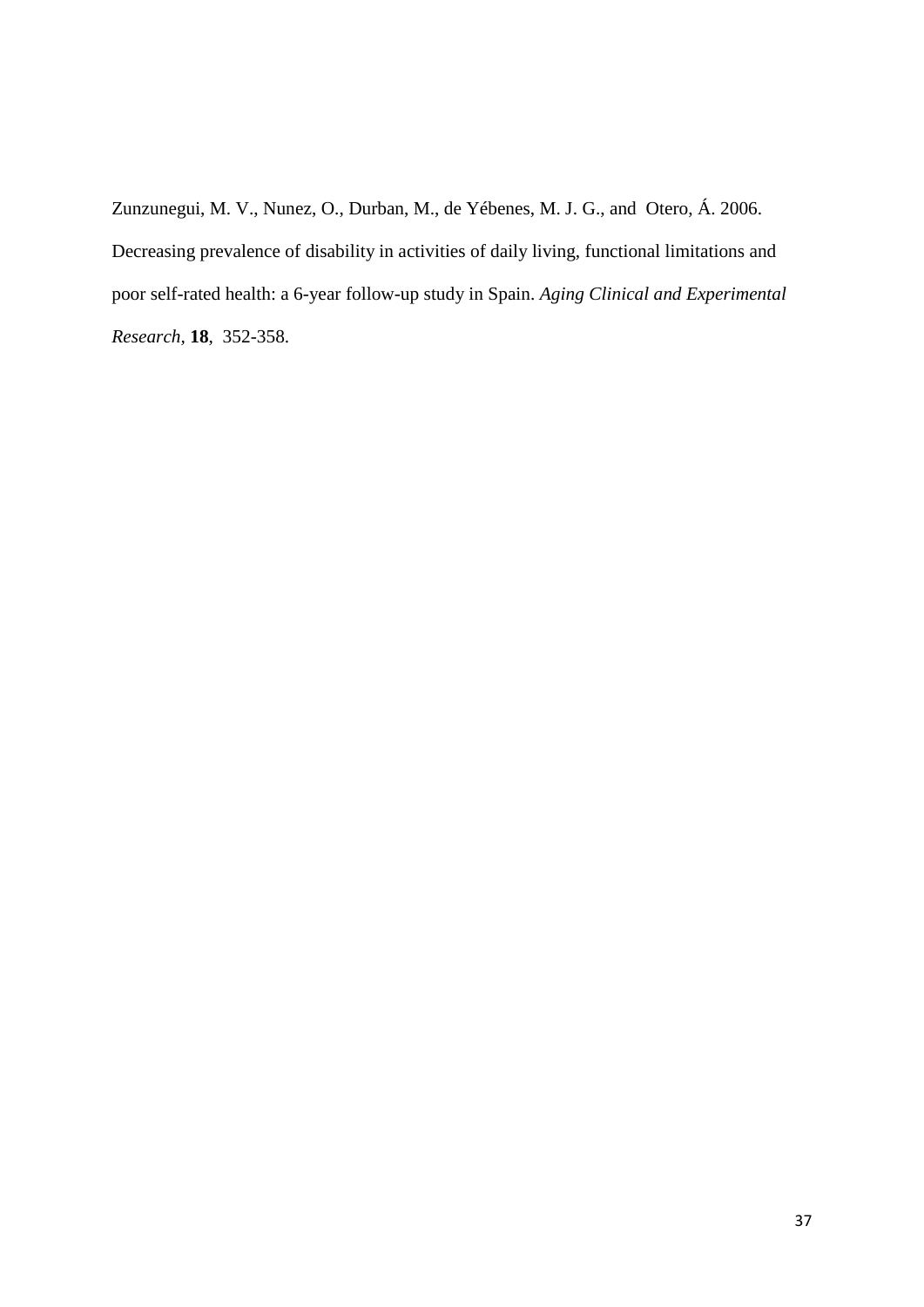# **Endnotes**

**.** 

<sup>i</sup> 'Loneliness', for example, could serve as an additional marker of 'ontological vulnerability', given its harmful consequences. Even so, most research indicates remarkable stability in rates of loneliness within the older population. Studies covering the last decade and a half are limited, but most indicate that (a) most older people report 'no loneliness' and (b) show little or no change over time. Where changes have been reported, they seem attributable more to growing agedness than to rising secular trends, with if anything a decline in rates of loneliness among recent cohorts of older people (Dahlberg et al., 2015; Dykstra, 2009; Hülür et al., 2016; Victor and Bowling, 2012)

ii The existence of a unique data set, the *Historical Survey of Consumer Finances*, has enabled researchers to conduct quite detailed analyses tracking trends in earnings, income and wealth in the US population that is lacking in most other countries (Kuhn and Rios-Rull, 2016).

iii The health impact of income inequality is not universal however and does not seem to apply to health in later life (Dorling et al., 2007)

iv It might be argued that secular changes in the *distribution* of ages at death constitute evidence for or against increasing inequalities in health particularly when the measures of distribution refer to deaths above the modal age at death (so-called 'senile' mortality). Such analyses suggest a declining variability in such deaths since the 1950s, which may now (post-2000) be reaching a 'steady state' (cf. Ouellette and Bourbeau 2011)

<sup>v</sup> We have used the confidence intervals for each estimated mean DFLE presented in the table as proxy indicators of variability

 $v<sup>i</sup>$  Despite gathering evidence that people aged 65 and over were least likely to (a) be overindebted (4%) (b) be experiencing financial difficulties (1%) (c) have no cash savings (5%), and were (d) least likely to rent rather than own their own home (17%) the report concluded that 60% showed 'characteristics of potential vulnerability' (FCA 2017: 22)